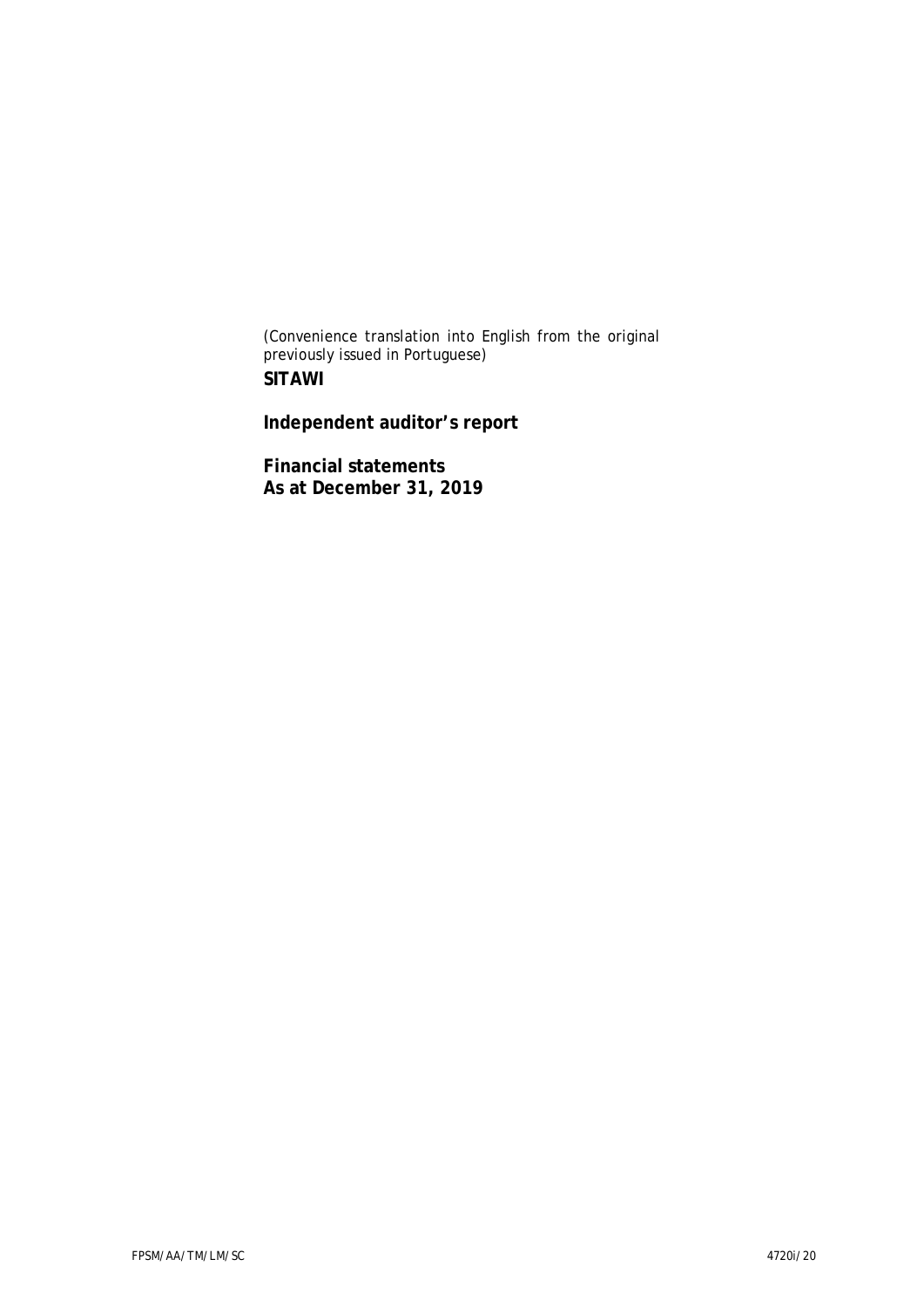**Financial statements As at December 31, 2019**

**Contents**

**Independent auditor's report on the financial statements**

**Statements of financial position**

**Statements of activities**

**Statements of comprehensive surplus (deficit)**

**Statements of changes in net assets**

**Statements of cash flows**

**Notes to the financial statements**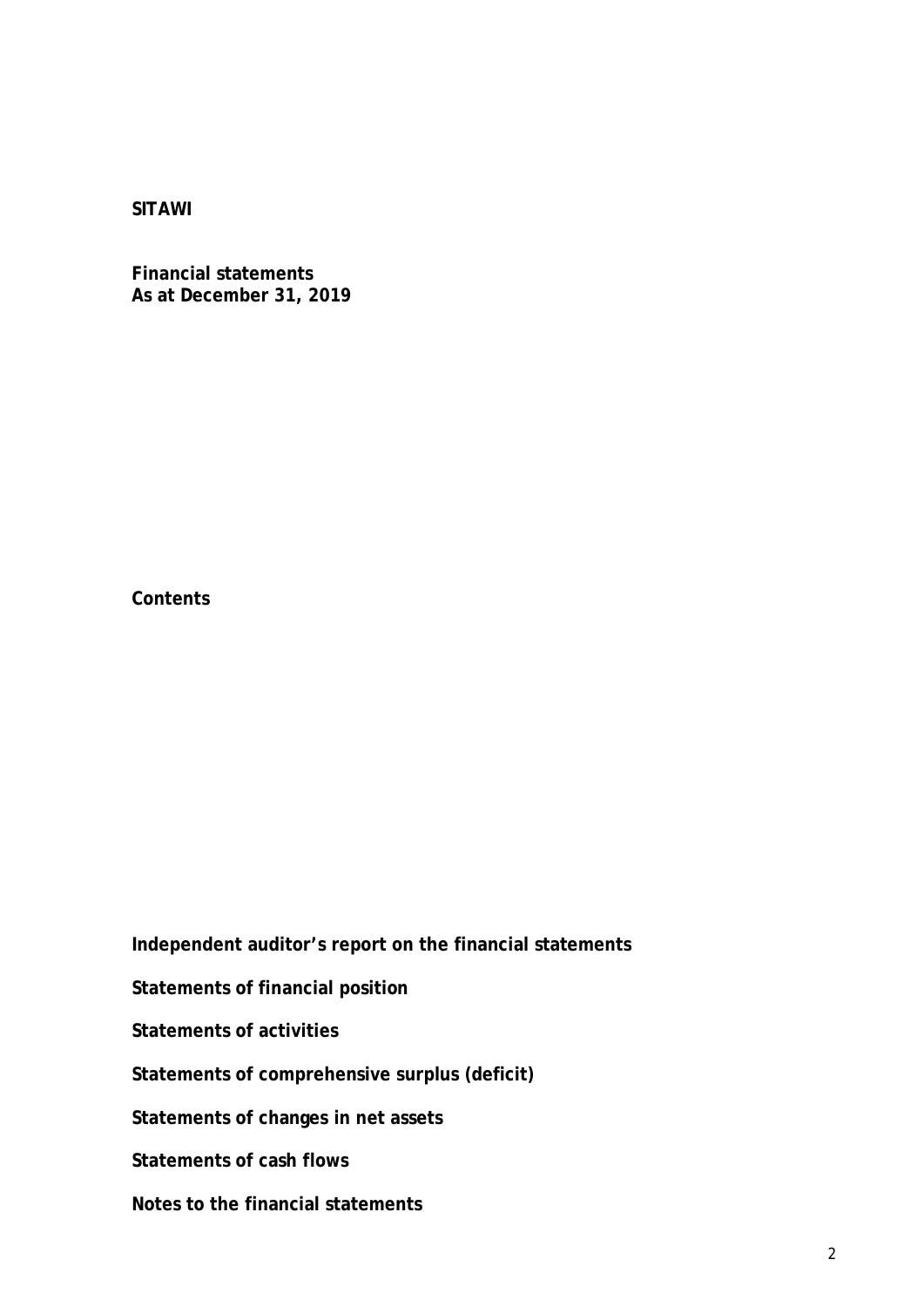

Fax: + 55 21 2224 5285 4º andar - Centro

### **INDEPENDENT AUDITOR'S REPORT ON THE FINANCIAL STATEMENTS**

To the Management of **Sitawi** Rio de Janeiro - RJ

#### **Opinion on the financial statements**

We have audited the financial statements of **Sitawi (the "Entity")**, which comprise the statement of financial position as at December 31, 2019 and the respective statements of activities, comprehensive surplus (deficit), changes in net assets and cash flows for the year then ended, as well as the corresponding notes to the financial statements, including a summary of significant accounting policies.

In our opinion, the accompanying financial statements present fairly, in all material respects, the financial position of the Entity as at December 31, 2019, its financial performance and cash flows for the year then ended, in conformity with Brazilian accounting practices applicable to small and mid-sized entities (NBCTG 1000) and non-profit entities (ITG-2002).

#### **Basis for opinion on the financial statements**

We conducted our audit in accordance with Brazilian and International Standards on Auditing (ISAs). Our responsibilities under those standards are further described in the "Auditor's responsibilities for the audit of the financial statements" section of our report. We are independent of the Entity in accordance with the relevant ethical principles established in the Code of Ethics for Professional Accountants and in the professional standards issued by the Brazilian Federal Association of Accountants (CFC), and we have fulfilled our other ethical responsibilities in accordance with these standards.

We believe that the audit evidence we have obtained is sufficient and appropriate to provide a basis for our opinion.

#### **Responsibilities of Management for the financial statements**

The Entity's Management is responsible for the preparation and fair presentation of these financial statements in accordance with Brazilian accounting practices applicable to small and mid-sized entities (NBC TG 1000) and to non-profit entities (ITG 2002-R1) and for the internal controls considered necessary to allow the preparation of financial statements free of material misstatement, whether due to fraud or error.

In preparing the financial statements, Management is responsible for assessing the Entity's ability to continue as a going concern, disclosing, as applicable, matters related to going concern and using the going concern basis of accounting unless Management either intends to liquidate the Entity or to cease operations, or has no realistic alternative but to do so.

Those charged with governance are responsible for overseeing the Entity's financial reporting process.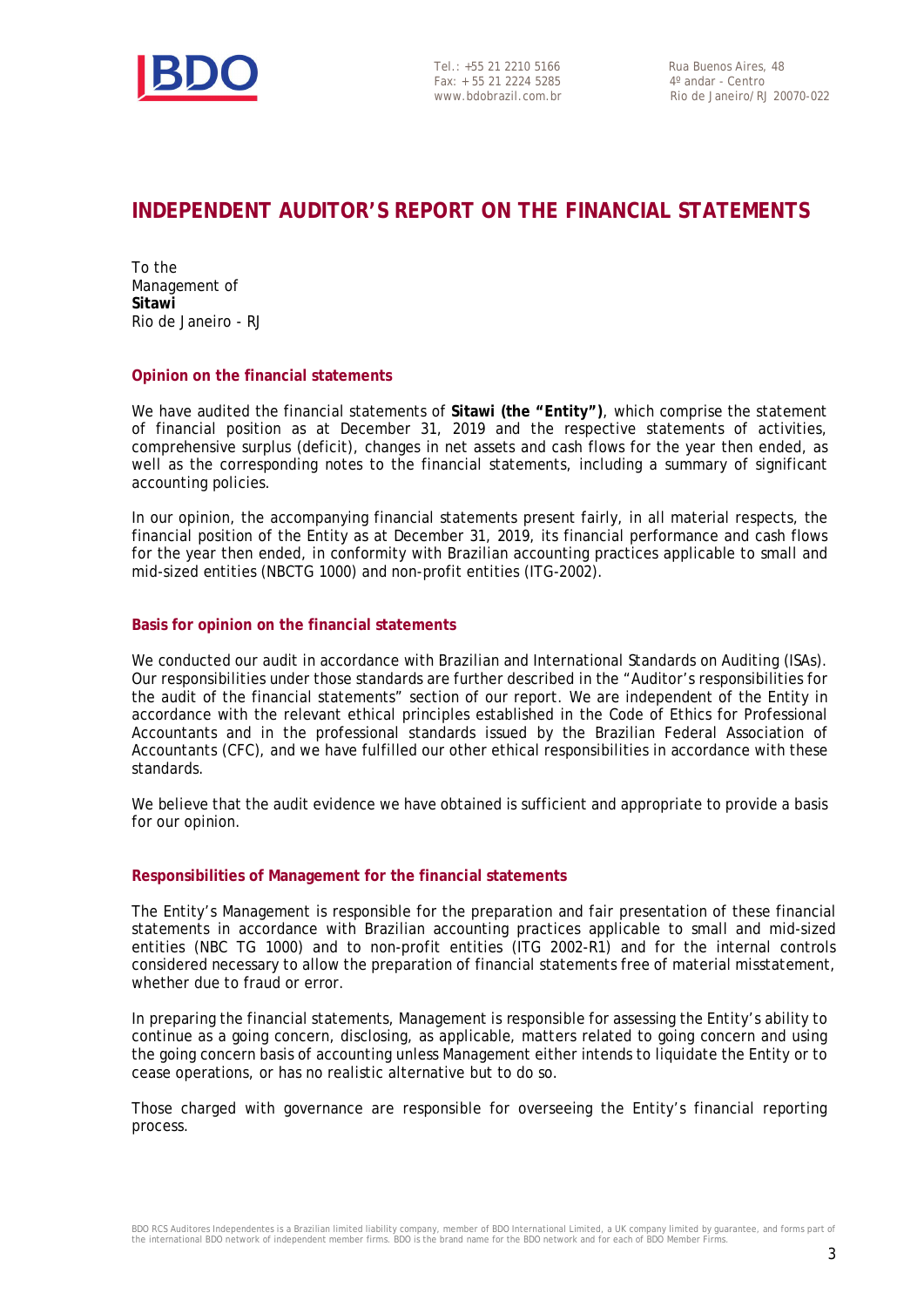

#### **Independent auditor's responsibilities for the audit of the financial statements**

Our objectives are to obtain reasonable assurance about whether the financial statements taken as a whole are free from material misstatement, whether due to fraud or error, and to issue an auditor's report that includes our opinion. Reasonable assurance is a high level of assurance, but is not a guarantee that an audit conducted in accordance with Brazilian and International Standards on Auditing (ISAs) will always detect a material misstatement when it exists. Misstatements can arise from fraud or error and are considered material if, individually or in the aggregate, they could reasonably be expected to influence the economic decisions of users taken on the basis of these financial statements.

As part of an audit in accordance with Brazilian standards and ISAs, we exercise professional judgment and maintain professional skepticism throughout the audit. We also:

- § Identify and assess the risks of material misstatement of the financial statements, whether due to fraud or error, design and perform audit procedures responsive to those risks, and obtain audit evidence that is sufficient and appropriate to provide a basis for our opinion. The risk of not detecting a material misstatement resulting from fraud is higher than for one resulting from error, as fraud may involve collusion, forgery, intentional omissions, misrepresentations, or the override of internal controls;
- § Obtain an understanding of internal control relevant to the audit in order to design audit procedures that are appropriate in the circumstances, but not for the purpose of expressing an opinion on the effectiveness of the Entity's internal control;
- Evaluate the appropriateness of accounting policies used and the reasonableness of accounting estimates and disclosures made by Management;
- § Conclude on the appropriateness of Management's use of the going concern basis of accounting and, based on the audit evidence obtained, whether uncertainty exists related to events or conditions that may cast significant doubt on the Entity's ability to continue as a going concern. If we conclude that a material uncertainty exists, we are required to draw attention in our auditor's report to the related disclosures in the financial statements or, if such disclosures are inadequate, to modify our opinion. Our conclusions are based on the audit evidence obtained up to the date of our auditor's report. However, future events or conditions may cause the Entity to cease to continue as a going concern;
- § Evaluate the overall presentation, structure and content of the financial statements, including the disclosures, and whether the financial statements represent the underlying transactions and events in a manner that achieves fair presentation.

We communicate with those charged with governance regarding, among other matters, the planned scope and timing of the audit and significant audit findings, including any significant deficiencies in internal controls that we identify during our audit.

The accompanying financial statements have been translated into English for the convenience of readers outside Brazil.

Rio de Janeiro, August 28, 2020.

**BDO RCS Auditores Independentes SS CRC 2 SP 013846/F**

**Fernando Pereira da Silva Marques Accountant CRC 1 RJ 092490/O-3**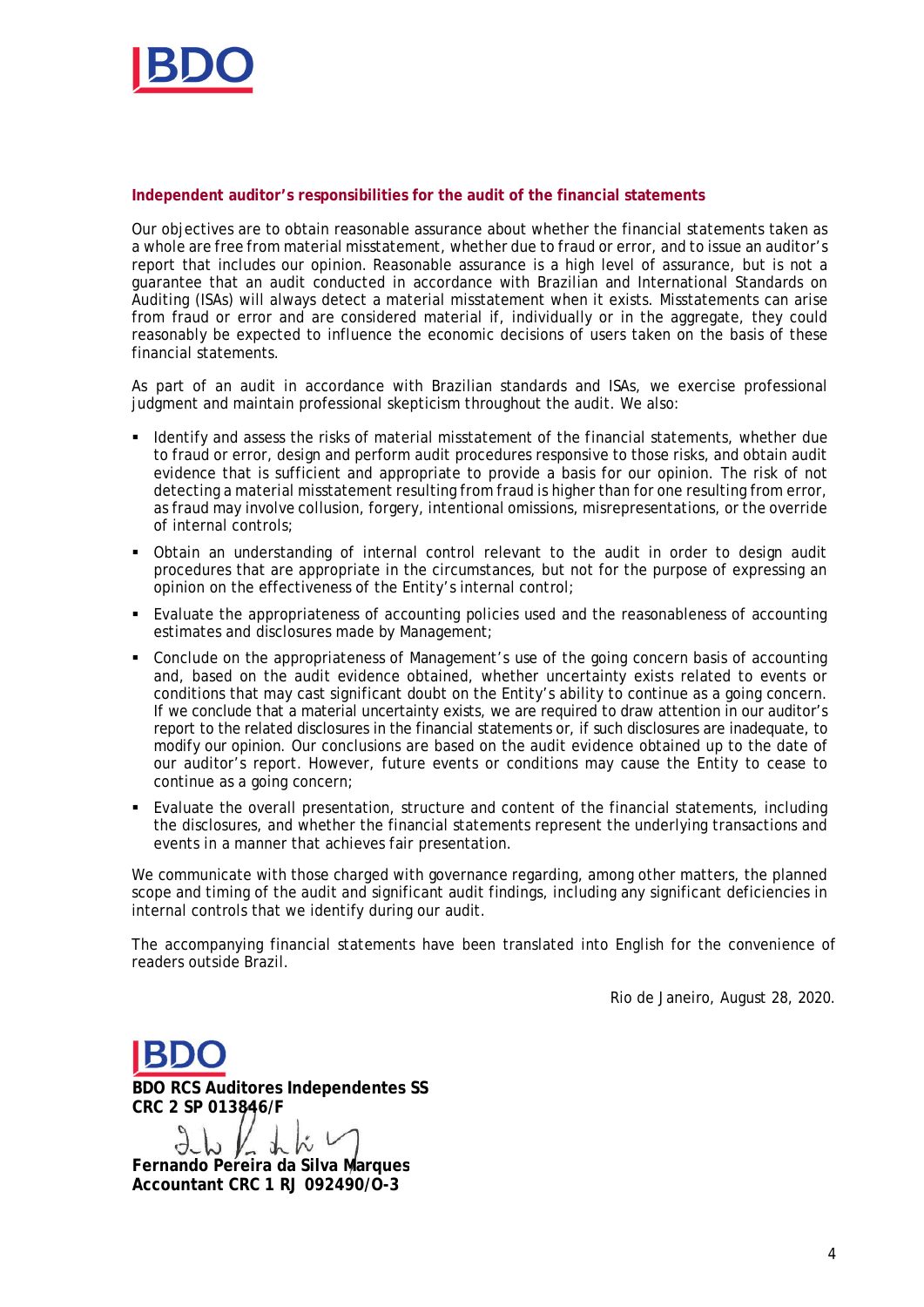### **Statements of financial position As at December 31, 2019 and 2018 (In Brazilian Reais)**

| Assets                                     |      |            |            | Liabilities and net assets       |      |            |            |
|--------------------------------------------|------|------------|------------|----------------------------------|------|------------|------------|
|                                            | Note | 2019       | 2018       |                                  | Note | 2019       | 2018       |
| Current                                    |      |            |            | Current                          |      |            |            |
| Unrestricted cash and cash equivalents     |      | 13,444     | 1,757      | Labor liabilities                | 16   | 165,800    | 122,790    |
| Financial investments - unrestricted funds | 5    | 326,394    | 949,364    | <b>Tax liabilities</b>           | 17   | 30,368     | 27,755     |
| Financial investments - restricted funds   | 6    | 4,841,278  | 3,822,394  | Other accounts payable           | 18   | 23,306     |            |
| Accounts receivable                        |      | 3,833,212  | 2,395,482  | Deferred revenue                 | 19   | 201,243    | 653,101    |
| Environmental and social loans             | 8    | 749,473    | 455,641    | Funds from projects in progress  | 20   | 9,081,259  | 7,484,275  |
| Funds from partnerships in social projects | 9    | 333,990    | 467,500    |                                  |      | 9,501,976  | 8,287,921  |
| Taxes and contributions to offset          | 10   | 8,407      |            |                                  |      |            |            |
| Prepaid expenses                           | 11   | 7,606      | 7,552      |                                  |      |            |            |
| Advances to employees and suppliers        | 12   | 26,420     | 2,775      |                                  |      |            |            |
|                                            |      | 10,140,226 | 8,102,465  | Noncurrent                       |      |            |            |
|                                            |      |            |            | Funds from projects in progress  | 20   | 2,894,186  | 4,695,753  |
| Noncurrent                                 |      |            |            |                                  |      | 2,894,186  | 4,695,753  |
| Accounts receivable                        |      | 2,347,877  | 4,695,753  |                                  |      |            |            |
| Environmental and social loans             | 8    | 555,533    | 708,873    |                                  |      |            |            |
| Deposits and guarantees                    | 13   | 41,454     | 41,454     |                                  |      |            |            |
| Investments                                | 14   | 195,978    | 167,500    |                                  |      |            |            |
|                                            |      | 3,140,842  | 5,613,580  | Net assets                       | 21   |            |            |
|                                            |      |            |            | Net assets                       |      | 965,049    | 806,444    |
|                                            |      |            |            |                                  |      | 965,049    | 806,444    |
| Fixed assets - unrestricted                | 15   | 80,142     | 74,074     |                                  |      |            |            |
|                                            |      | 80,142     | 74,074     |                                  |      |            |            |
| <b>Total assets</b>                        |      | 13,361,210 | 13,790,119 | Total liabilities and net assets |      | 13,361,210 | 13,790,119 |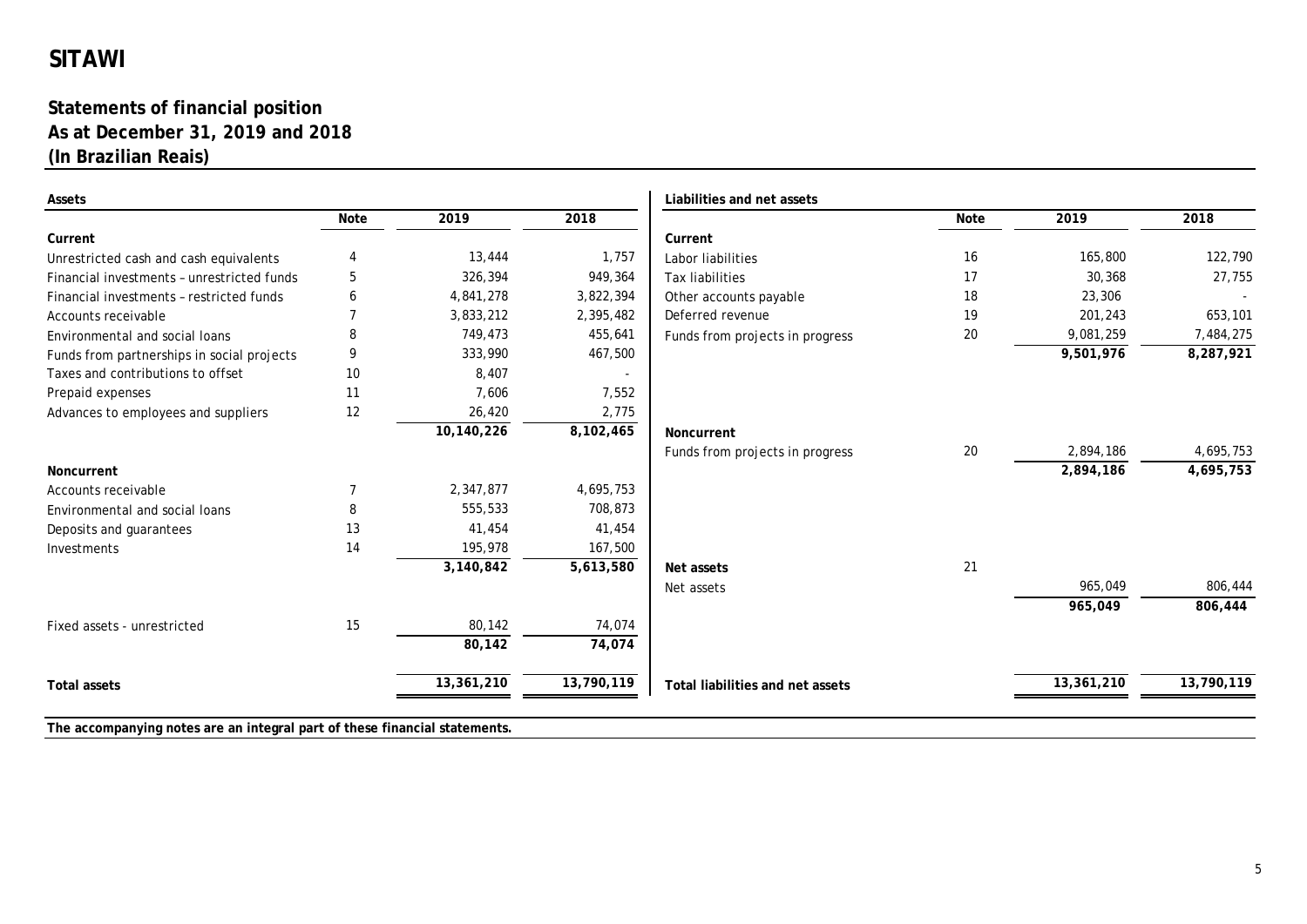## **Statements of activities For the years ended December 31, 2019 and 2018 (In Brazilian Reais)**

|                                      | <b>Note</b> | 2019          | 2018          |
|--------------------------------------|-------------|---------------|---------------|
| Net operating revenue                |             |               |               |
| Revenue from services - unrestricted | 22          | 181,706       | 171,680       |
| Private grants - unrestricted        | 23          | 3,683,328     | 2,826,178     |
| Revenue from voluntary services      | 29          | 19,024        | 22,620        |
|                                      |             | 3,884,059     | 3,020,478     |
| Operating revenues/(expenses)        |             |               |               |
| Expenses on personnel                | 24          | (2, 256, 556) | (1, 498, 931) |
| General and administrative expenses  | 25          | (1, 494, 622) | (1, 743, 900) |
| Expenses on voluntary service        | 29          | (19, 024)     | (22, 620)     |
| Other operating expenses             | 26          | (4,016)       |               |
| Other operating revenues             | 27          | 13,781        | 31,437        |
|                                      |             | (3, 760, 437) | (3, 234, 014) |
| Net financial income (loss)          | 28          | 34,984        | 32,835        |
|                                      |             | 34,984        | 32,835        |
| Surplus/(deficit) for the year       |             | 158,605       | (180, 700)    |
|                                      |             |               |               |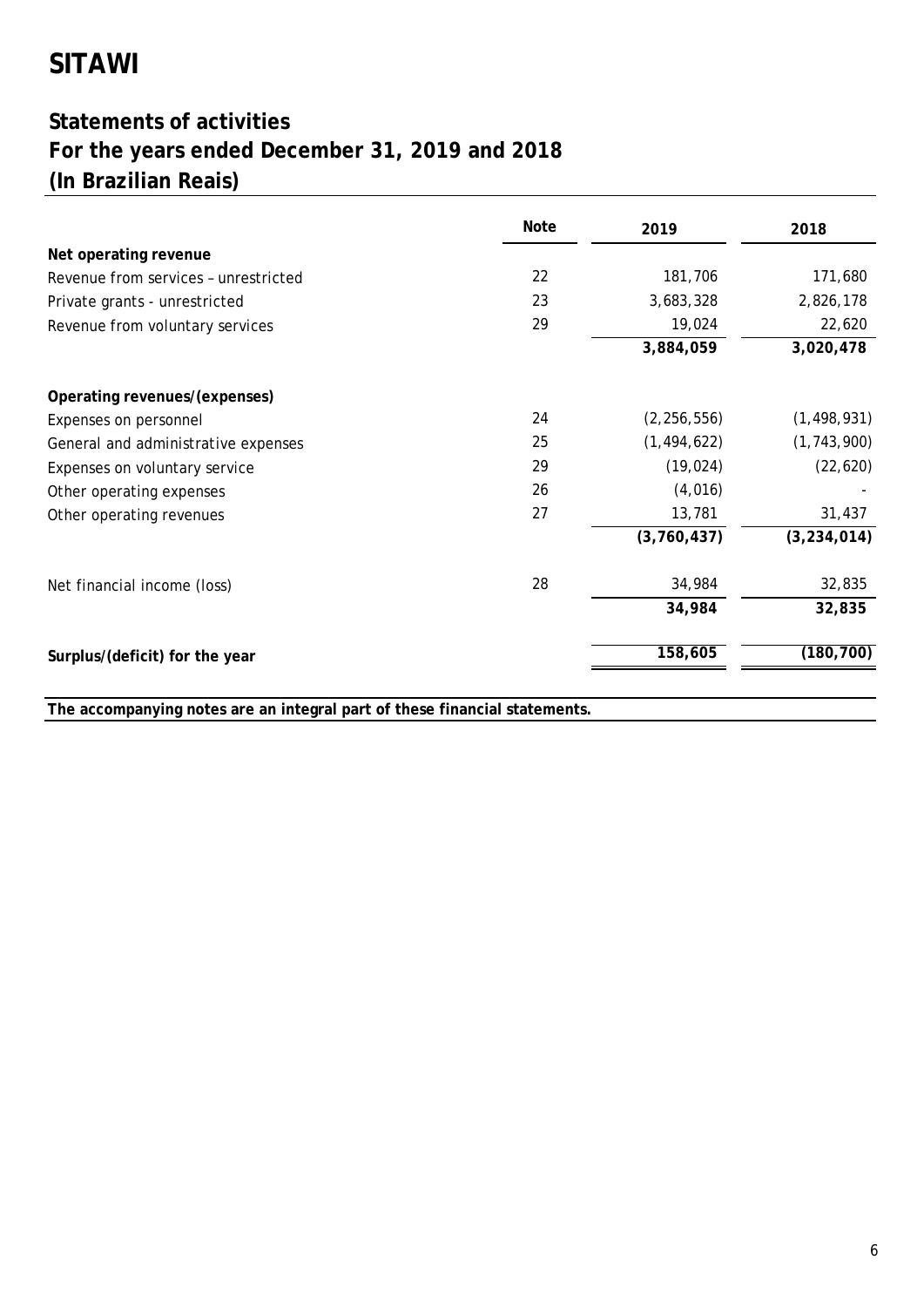### **For the years ended December 31, 2019 and 2018 (In Brazilian Reais) Statements of comprehensive surplus (deficit)**

|                                                    | 2019    | 2018       |
|----------------------------------------------------|---------|------------|
| Surplus/(deficit) for the year                     | 158,605 | (180, 700) |
| Other comprehensive surplus (deficit)              |         |            |
| Total comprehensive surplus (deficit) for the year | 158,605 | (180,700)  |
|                                                    |         |            |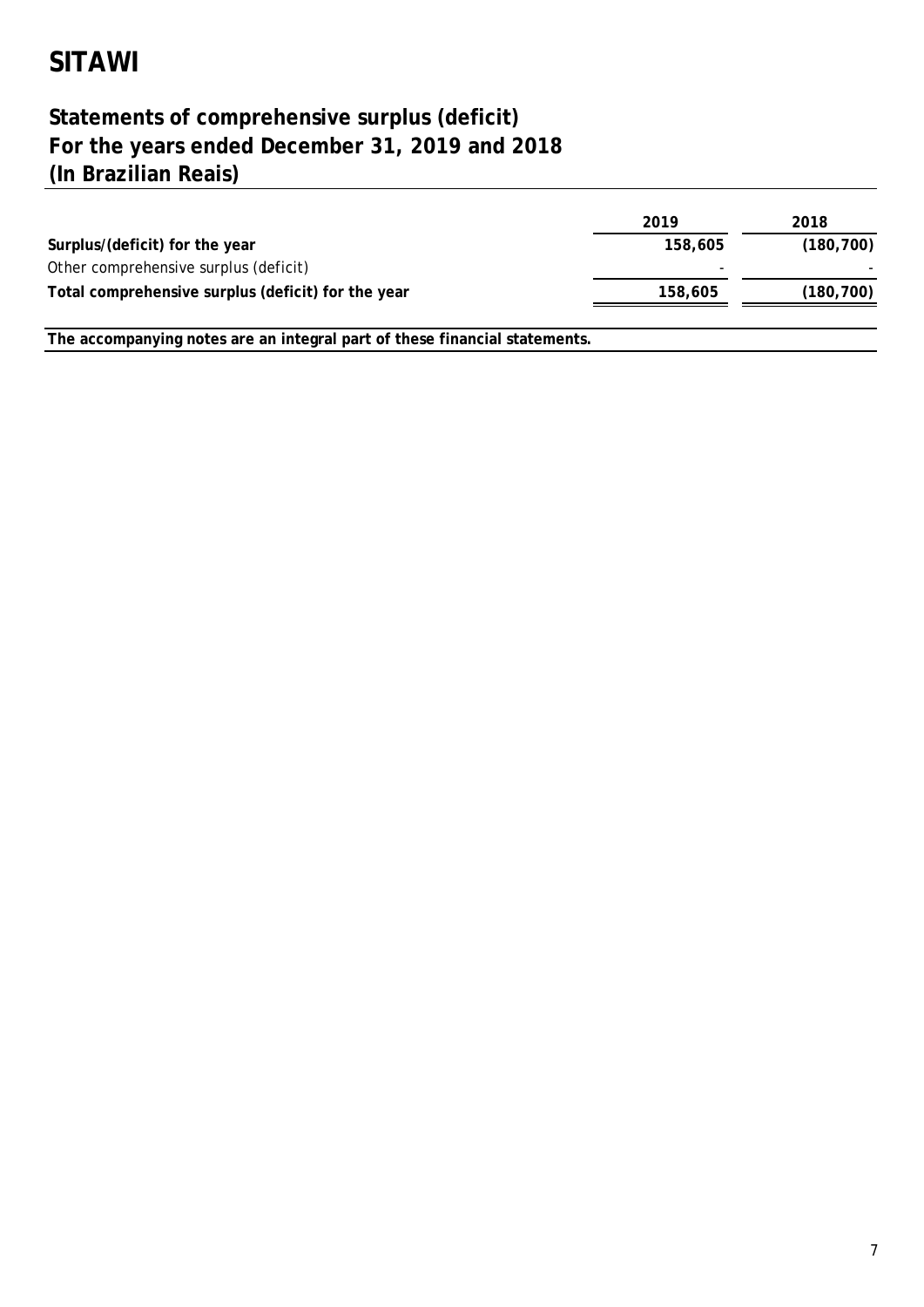### **Statements of changes in net assets For the years ended December 31, 2019 and 2018 (In Brazilian Reais)**

|                                                                            | Net assets | Accumulated (deficit)/surplus | Total      |
|----------------------------------------------------------------------------|------------|-------------------------------|------------|
| Balance as at December 31, 2017                                            | 987,144    |                               | 987,144    |
| Deficit for the year                                                       |            | (180, 700)                    | (180, 700) |
| Appropriation of deficit for the year to net assets                        | (180, 700) | 180,700                       | $\sim$     |
| Balance as at December 31, 2018                                            | 806,444    |                               | 806,444    |
| Surplus for the year                                                       |            | 158,605                       | 158,605    |
| Appropriation of surplus for the year to net assets                        | 158,605    | (158, 605)                    |            |
| Balance as at December 31, 2019                                            | 965,049    |                               | 965,049    |
| The accompanying notes are an integral part of these financial statements. |            |                               |            |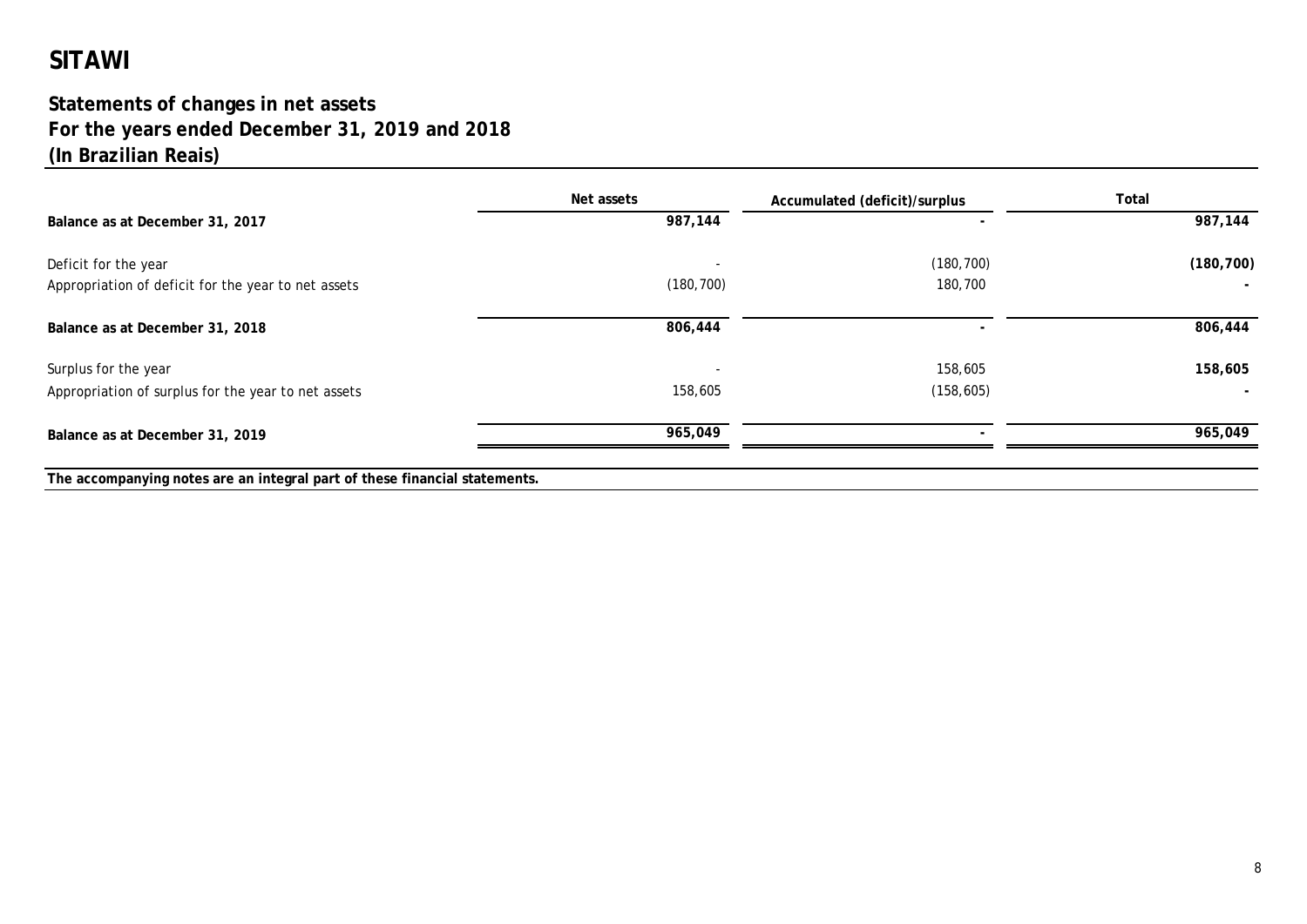## **Statements of cash flows For the years ended December 31, 2019 and 2018 (In Brazilian Reais)**

|                                                                                                | 2019       | 2018          |
|------------------------------------------------------------------------------------------------|------------|---------------|
| Cash flows from operating activities                                                           |            |               |
| Surplus/(deficit) for the year                                                                 | 158,605    | (180, 700)    |
| Adjustment to reconcile surplus/(deficit) for the year with funds from<br>operating activities |            |               |
| Amortization/(depreciation)                                                                    | 18,430     | 15,977        |
|                                                                                                | 177,036    | (164, 723)    |
| Increase/(decrease) in assets                                                                  |            |               |
| Accounts receivable                                                                            | 910,147    | (7,043,986)   |
| Environmental and social loans                                                                 | (140, 493) | (415, 423)    |
| Funds from partnerships in social projects                                                     | 133,510    | (467, 500)    |
| Others                                                                                         | (32, 107)  | 16,892        |
|                                                                                                | 871,057    | (7,910,017)   |
| (Decrease)/increase in liabilities                                                             |            |               |
| Funds from projects in progress                                                                | (204, 584) | 6, 177, 453   |
| <b>Tax liabilities</b>                                                                         | 2,613      | 10,491        |
| Labor liabilities                                                                              | 43,010     | 84,800        |
| Deferred revenue                                                                               | (451, 859) | 653,101       |
| Other liabilities                                                                              | 23,306     | (13, 532)     |
|                                                                                                | (587, 514) | 6,912,313     |
| Net cash from operating activities                                                             | 460,579    | (1, 162, 427) |
| Cash flows from investing activities                                                           |            |               |
| Addition of investments                                                                        | (28, 478)  |               |
| Addition of fixed and intangible assets                                                        | (24, 499)  | (4, 971)      |
| Net cash from investing activities                                                             | (52, 977)  | (4, 971)      |
| Increase/(decrease) in cash and cash equivalents, net                                          | 407,602    | (1, 167, 398) |
| Cash and cash equivalents at beginning of year                                                 | 4,773,515  | 5,940,913     |
| Cash and cash equivalents at end of year                                                       | 5,181,117  | 4,773,515     |
| Increase/(decrease) in cash and cash equivalents, net                                          | 407,602    | (1, 167, 398) |
|                                                                                                |            |               |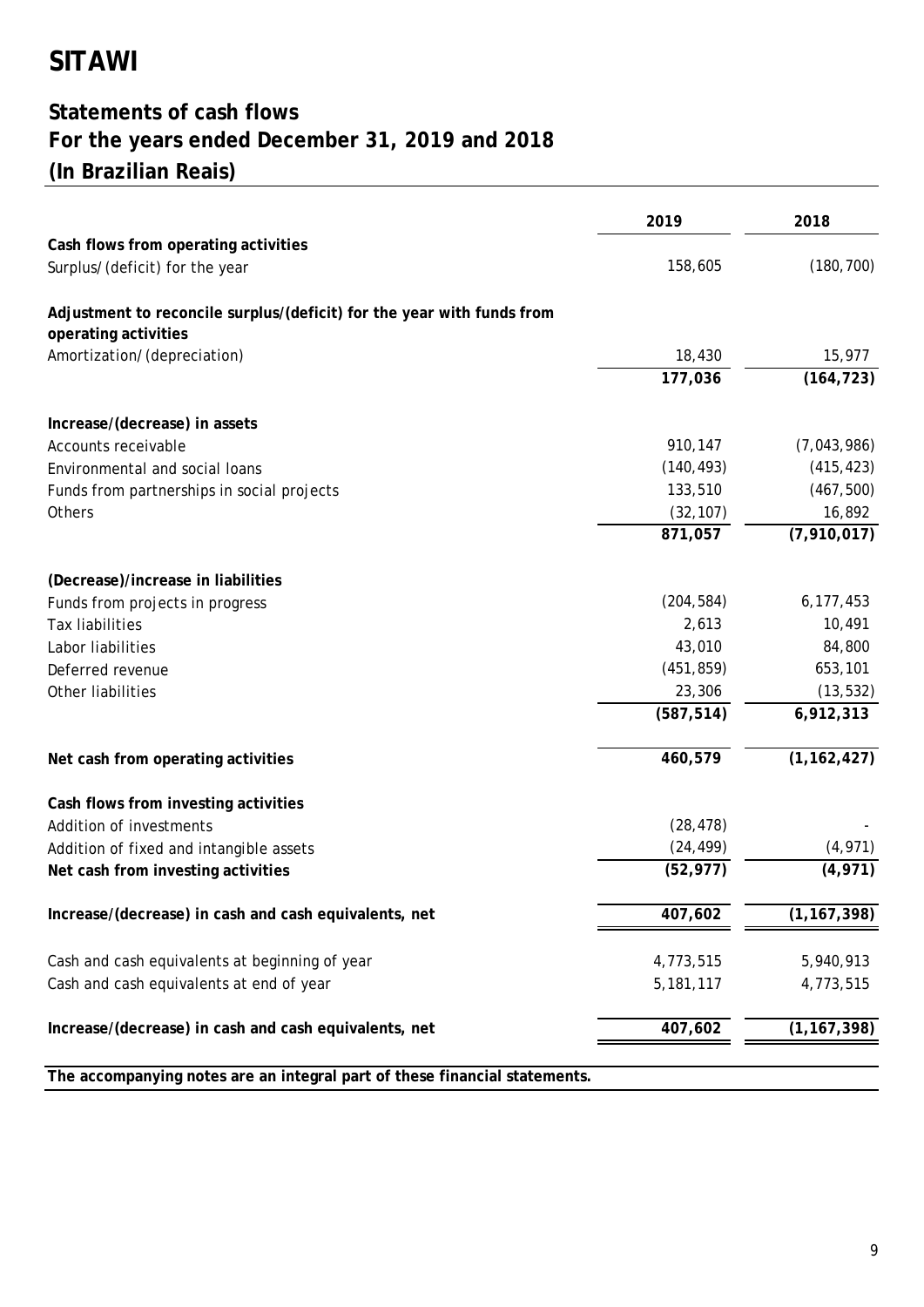#### **1. Operations**

SITAWI ("Entity") is a nonprofit organization linked to no parties or religion, which has been working for 11 years in Brazil to develop financial solutions for social and environmental impact. Since 2010, the Entity has the certificate of Civil Society Organization Affected With a Public Interest (OSCIP).

The Entity has a certificate of recognition of Entity promoting Human Rights, for the purposes of Decree No.46.655/02, valid until January 23, 2022.

The Entity's work is developed in partnership with local organizations and groups, either profit or nonprofit, whose mission is to have greater social and environmental impact.

The experience indicates that more capital, more types of capital and a greater efficiency in allocating and using capital transforms more lives. Thus, SITAWI also works with families, financial institutions and companies, supporting their strategies of allocating charitable or investment funds.

The purpose of SITAWI, according to its by-laws, is to promote human rights, social innovation and fair and sustainable development, being responsible for:

- **I)** Supporting organizations of the civil society (associations, foundations and cooperatives), social impact business, similar ventures and institutions that implement or intend to implement projects of significant social and/or environmental impact;
- **II)** Promoting, conducting or sponsoring projects that contribute for its purpose, especially in the areas of human rights, environment, social assistance, culture, sports, education, scientific and technological research and/or health, among others;
- **III)** Developing, with not-for-profit purposes, new socio-productive models and alternative systems of production, trade, employment and credit, including mechanisms of social finances and sustainable finances;
- **IV)** Raising philanthropic and financial funds for positive social and/or environmental impact;
- **V)** Promoting innovation, especially through basic or applied research of scientific or technological nature or development of new products, services or processes.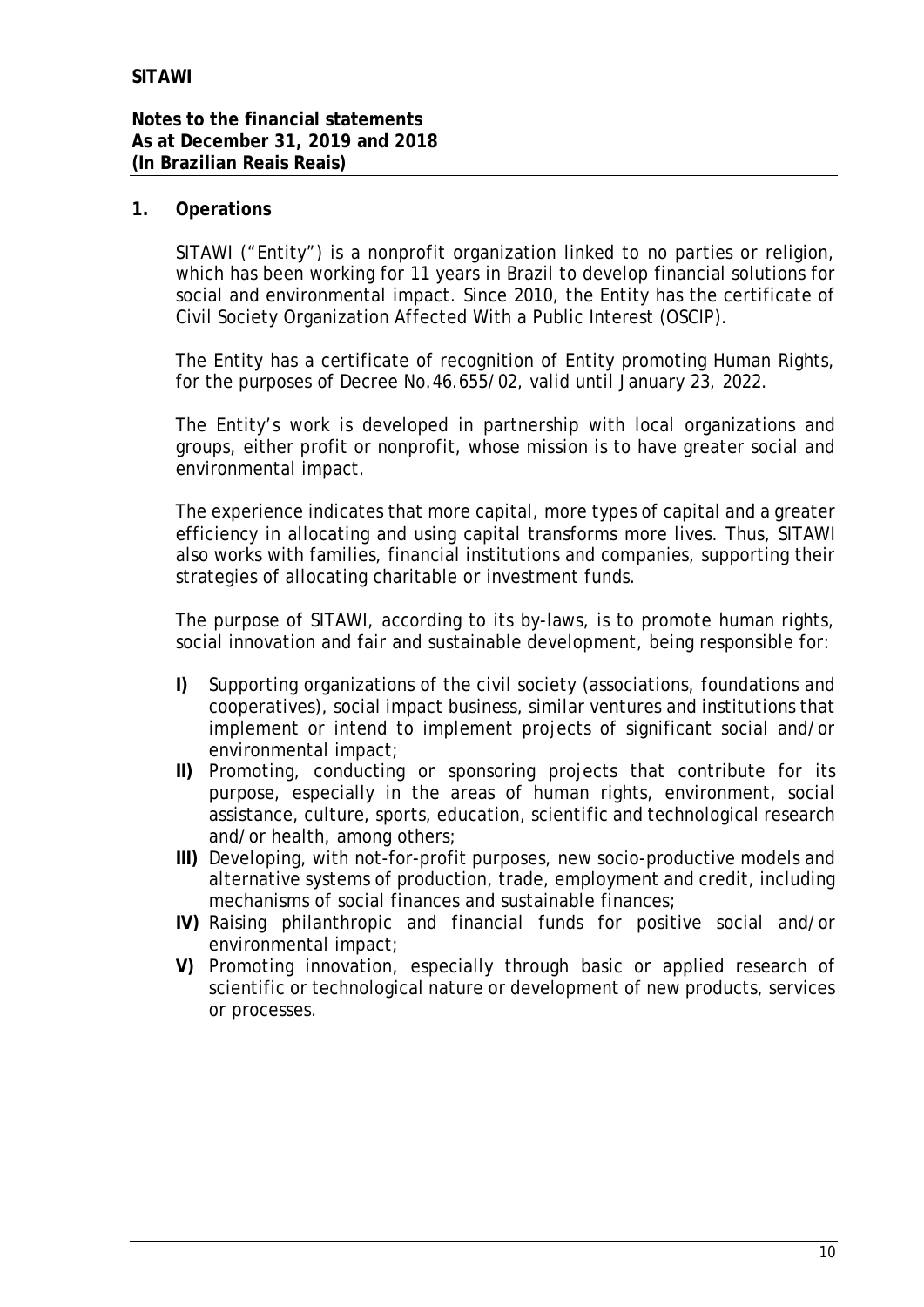**Notes to the financial statements As at December 31, 2019 and 2018 (In Brazilian Reais Reais)**

- **2. Presentation of the financial statements**
	- **2.1. Statement of compliance**

The financial statements were prepared by the Entity's management and are being presented according to the accounting standards adopted in Brazil, which include the Resolutions of the Federal Association of Accountants (CFC) and the pronouncements of the Accounting Pronouncements Committee (CPCs).

As the Entity is a non-profit organization, the financial statements were mainly prepared in accordance with ITG 2002 – Non-profit entity, approved by Resolution No. 1.409 of September 21, 2012, by Technical Notice CTG 2000, approved by Resolution No. 1.159 of February 13, 2009, of the CFC, and by NBC TG 1000 - Accounting for Small and Mid-sized entities, for aspects not addressed by ITG 2002.

The financial statements were approved by the Entity's Management on August 28, 2020.

**2.2. Measurement basis**

The financial statements were prepared based on the historical cost, except for financial investments stated at fair value through income (loss).

**2.3. Functional and reporting currency**

These financial statements are presented in Brazilian Reais (R\$), which is the functional and reporting currency of the Entity.

**2.4. Use of estimates and judgment**

The preparation of financial statements in accordance with Brazilian accounting practices requires the Entity's management to use its best estimates and judgment as a basis for recording certain transactions that affect the reported amounts of assets and liabilities, revenues and expenses and the disclosure of information about its financial information. The final results of these transactions and information, with respect to their effective realization in subsequent periods, may significantly differ from those estimates. The main estimates related to the financial statements refer to the record of the effects arising from provision for legal proceedings, fair value of assets and liabilities, useful lives of fixed assets, provision for losses on assets, among others.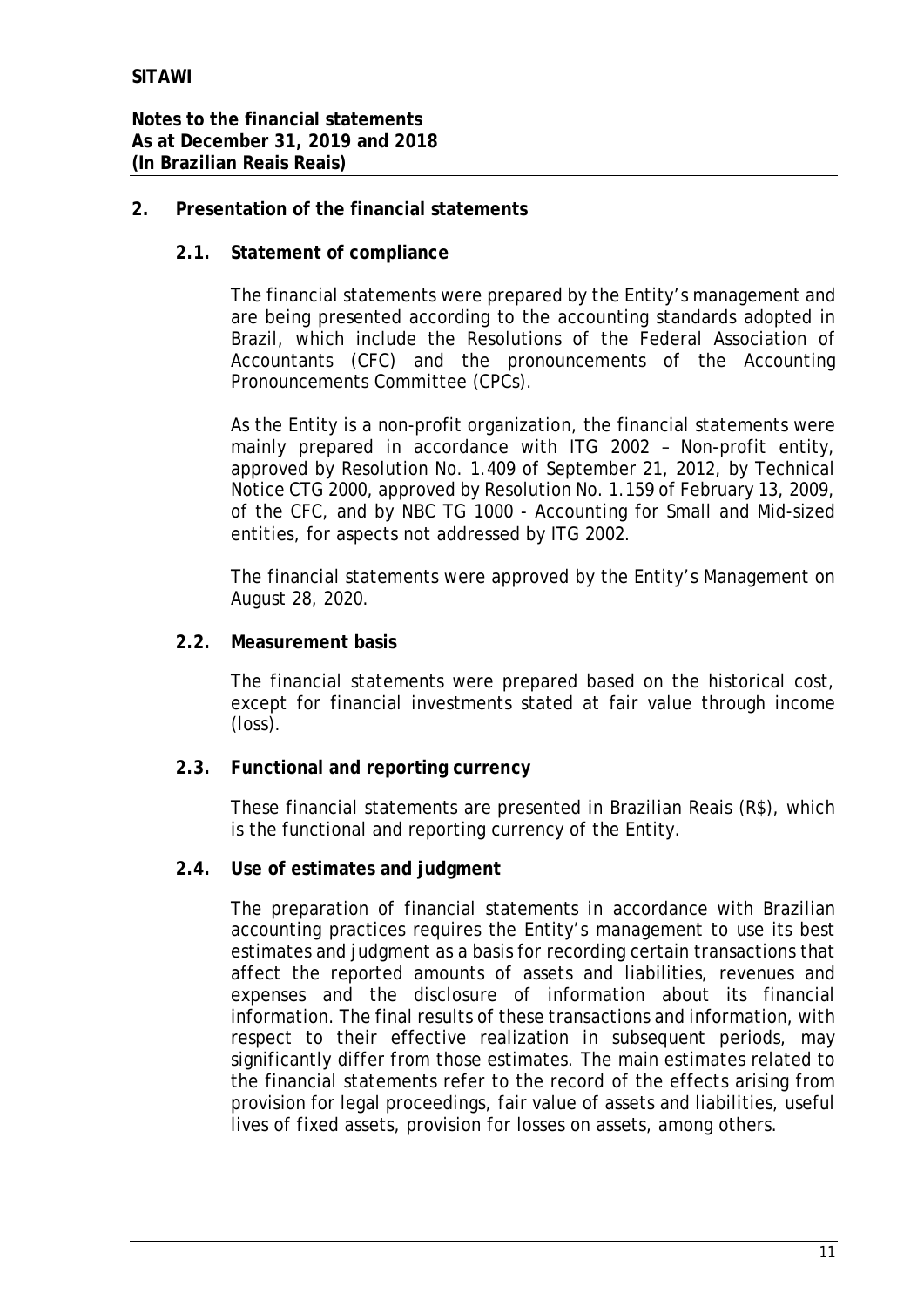**3. Main accounting practices**

The financial statements have been prepared in accordance with Brazilian accounting practices, as follows:

**3.1. Cash and cash equivalents**

These are represented by cash and cash equivalents in local currency with high liquidity and immaterial risk of change in fair value.

**3.2. Financial investments**

These are represented by financial investments realizable within ninety (90) days from investment date or considered of immediate liquidity or convertible into a known cash amount, subject to an insignificant risk of change in value. They are recorded at cost plus income earned up to balance sheet date, not exceeding their market or realization value.

**3.3. Accounts receivable**

The accounts receivable correspond to the amounts receivable resulting from non-reimbursable financial support contract, maintained at the nominal value, plus, when applicable, the corresponding charges and monetary variations incurred. If the collection period is one year or less, trade accounts receivable are classified as current assets. Otherwise, they are stated as noncurrent assets.

**3.4. Environmental and social loans**

These refer to loans granted to Entities engaged in businesses with social or environmental impact, recognized at fair value with fixed or calculable payments, but not quoted on an active market. They are recorded as current assets, except those with maturity higher than 12 months which are classified as noncurrent assets. These are accounted for at amortized cost, using the effective interest rate method and receivables are discounted to present value, when relevant.

**3.5. Other current and noncurrent assets and liabilities**

They are stated at known or payable amounts, plus, when applicable, the respective charges and monetary variations.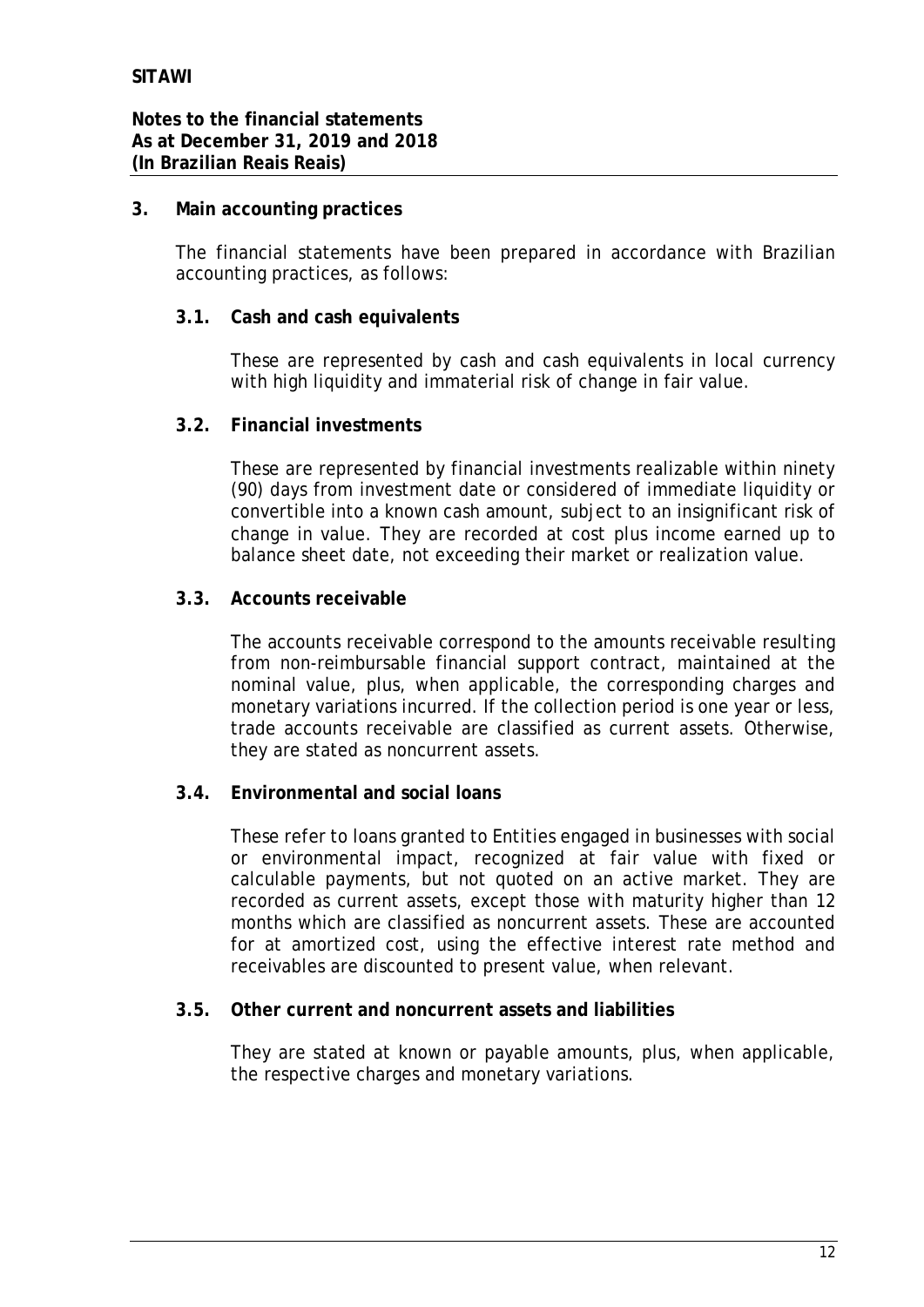- **3.6. Fixed assets**
	- **(i) Recognition and measurement**

Fixed asset items are measured at historic acquisition or construction cost, deducting, when applicable, accumulated impairment losses.

**(ii) Depreciation**

The depreciation is calculated over the depreciable amount, which is the cost of an asset, or other amount substituted for cost, less residual value.

The depreciation is recognized in the statement of activities on a straight-line basis over the estimated useful lives of each item of fixed assets, given that this is the method that more closely reflects the consumption pattern of future economic benefits included in assets.

Repair and maintenance expenses are capitalized when they represent an increase in installed capacity or useful life of the asset, while the other expenses are recorded in surplus (deficit), according to the accrual basis.

**3.7. Impairment**

Fixed assets and other assets are annually tested to check for signs of impairment or else whenever significant events or changes in circumstances indicate that the book value may not be recoverable.

**3.8. Tax liabilities**

As a non-profit organization, the Entity enjoys exemption from income and social contribution taxes, pursuant to article 15 of Law No. 9.532/97. It also enjoys exemption from other federal taxes, such as COFINS and PIS (taxes on sales).

**3.9. Results of activities**

Revenues and expenses are recognized and recorded on an accrual basis.

The Entity's main revenues are classified as subsidies, as shown in Note 23.

The Entity's main expenses are classified in personnel, third-party services and lease groups as shown in Notes 24 and 25.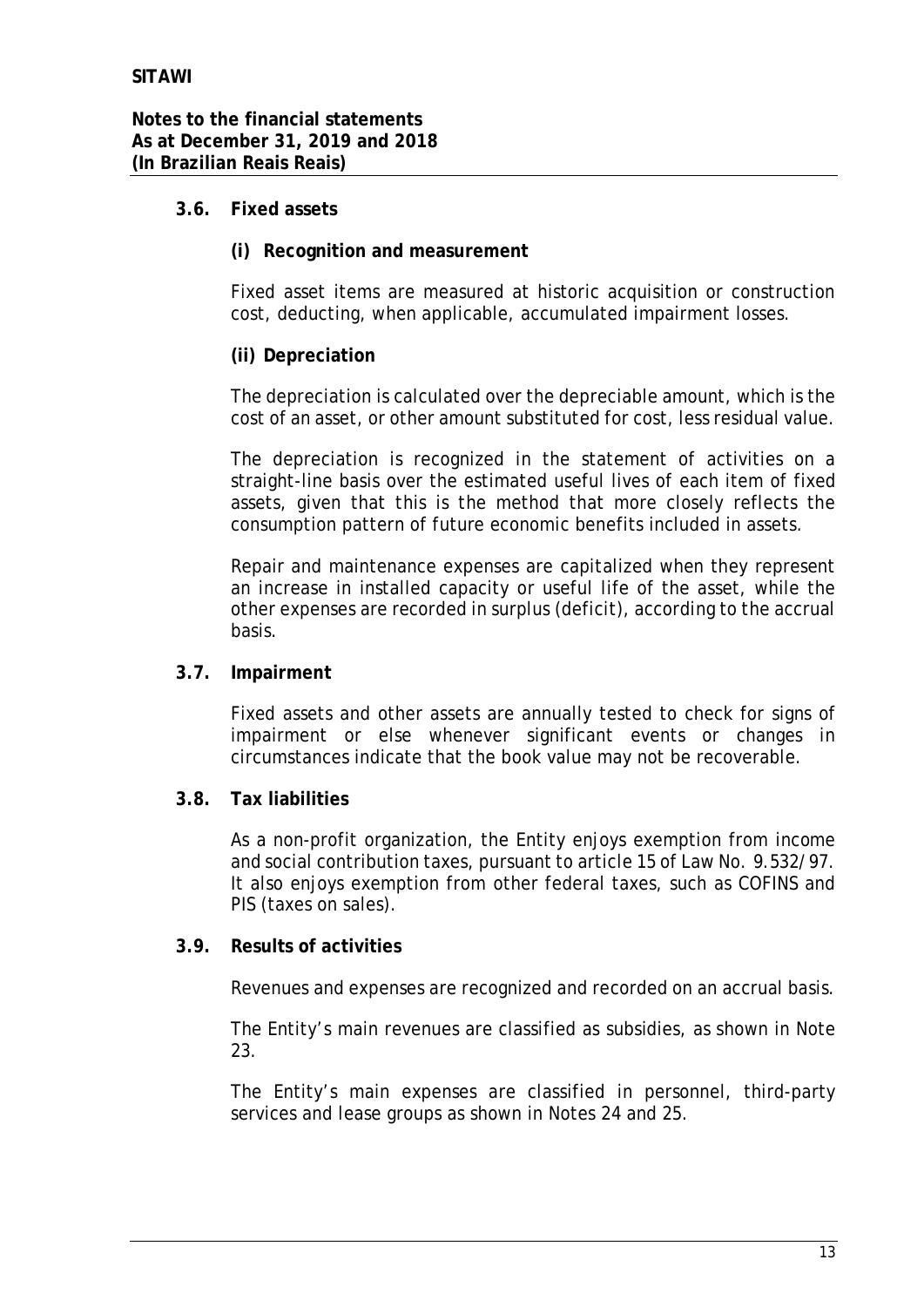#### **Notes to the financial statements As at December 31, 2019 and 2018 (In Brazilian Reais Reais)**

#### **3.10. Financial instruments**

**(i) Financial assets and liabilities**

Financial assets and liabilities are recorded at fair value plus, when applicable, transaction costs directly attributed to acquisition or to the issue of financial assets or liabilities. These are measured according to the classification of financial instruments into the following categories: financial assets measured at fair value through income (loss), held-tomaturity investments and financial assets available for sale; and financial liabilities measured at fair through income (loss) and other financial liabilities.

**(ii) Derivative financial instruments**

The Entity does not enter into derivative financial instruments.

#### **4. Cash and cash equivalents**

|              | 2019   | 2018  |
|--------------|--------|-------|
| Cash         | 3,248  | 1,644 |
| <b>Banks</b> | 10,196 | 113   |
|              | 13,444 | 1,757 |

#### **5. Financial investments – unrestricted funds**

|                             | 2019    | 2018    |
|-----------------------------|---------|---------|
| Banco Itaú S.A. - Auto Mais | 48,253  | 501     |
| Banco Itaú S.A - Premium    | 196.714 | 566,478 |
| Banco Itaú S.A. - Trust     | 81,428  | 382,385 |
|                             | 326,394 | 949.364 |

#### **6. Financial investments – restricted funds**

|                 | 2019      | 2018      |
|-----------------|-----------|-----------|
| Banco Itaú S.A. | 4,841,278 | 3,822,394 |
|                 | 4,841,278 | 3,822,394 |

These correspond to funds to be used in the projects registered in the Entity's liabilities.

The financial investments refer to shares of investment funds which have immediate liquidity and no loss of interest upon redemption.

All investments bear interest at Interbank Deposit Rate (CDI) variation.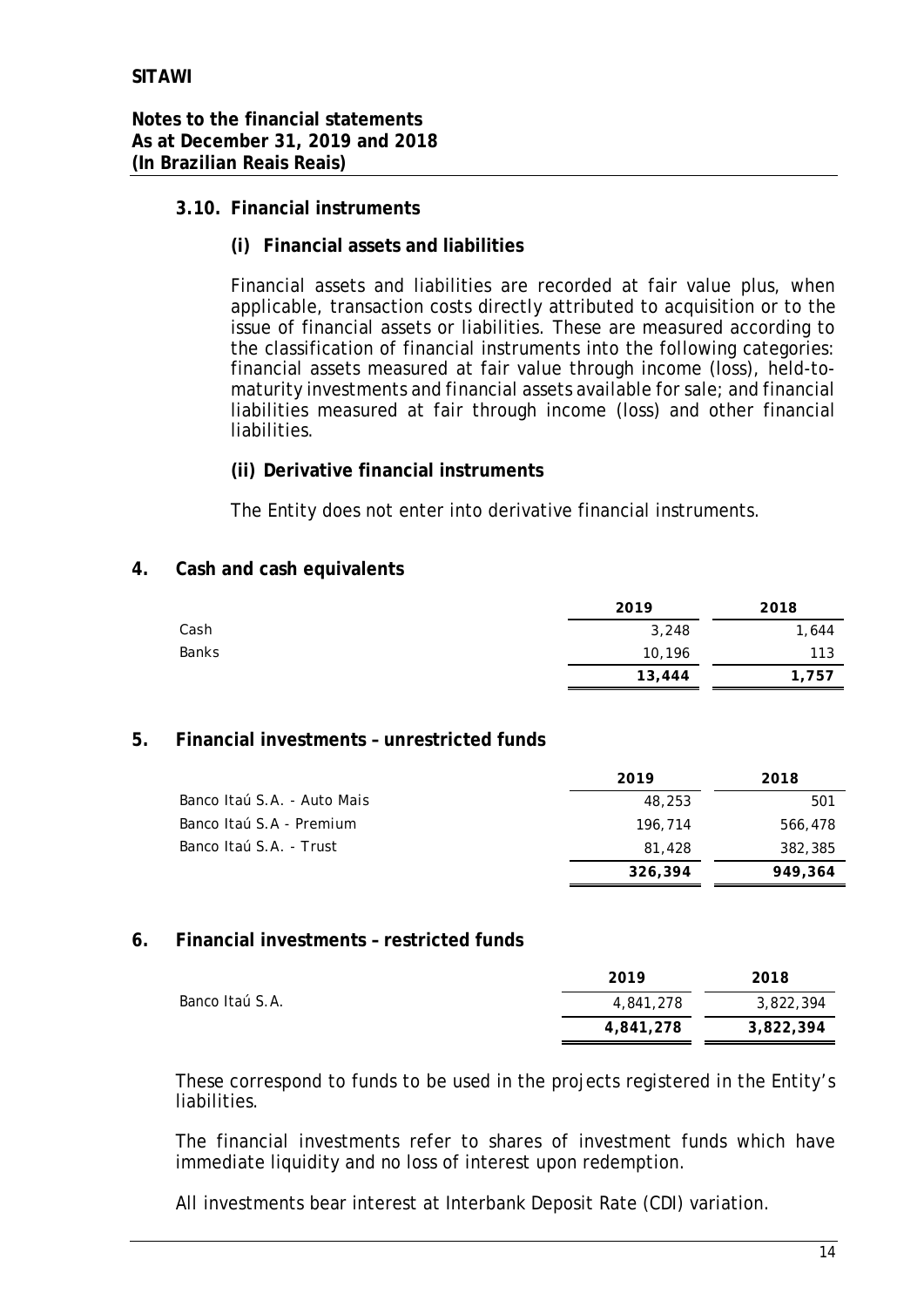#### **7. Accounts receivable**

|                              | 2019      | 2018      |
|------------------------------|-----------|-----------|
| <b>BNDES Cultura</b>         | 5,707,630 | 7,091,235 |
| Domestic accounts receivable | 173,459   |           |
| Instituto Humanize           | 300,000   |           |
|                              | 6,181,089 | 7,091,235 |
|                              |           |           |
| Current                      | 3,833,212 | 2,395,482 |
| Noncurrent                   | 2,347,877 | 4,695,753 |

On December 20, 2018, a contract was signed with the Social Development Bank (BNDES) for non-reimbursable financial support in the amount of seven million, forty-three thousand, six hundred and thirty Brazilian Reais (R\$ 7,043,630). This contract is related to BNDES Fundo Cultural, intended for the Cultural Project "Programa Matchfunding de cultura BNDES", consisting of attracting cultural institutions on the financial instrument called crowdfunding. The project will last 36 months and; therefore, 2/3 was recognized under accounts receivable in current and 1/3 in noncurrent.

### **8. Environmental and social loans**

|                                     |             | 2019       |            | 2018      |            |
|-------------------------------------|-------------|------------|------------|-----------|------------|
|                                     | Annual rate | Current    | Noncurrent | Current   | Noncurrent |
| Cooperativa Agroindustrial (i)      | 12.75%      | 58,330     |            | 58,330    |            |
| Ebenezer (ii)                       | Variable    | 35,796     |            | 71,592    | 35,796     |
| Adere (iii)                         | 12%         | 75,216     | 13,870     |           |            |
| Atina (iv)                          | Variable    | 212,165    | 48,110     | 167,150   | 165,264    |
| Vela Bike (v)                       | Variable    | 19,073     |            | 20,068    | 18,552     |
| HUB (vi)                            | Variable    | 14,269     | 53         | 18,076    | 16,570     |
| Egalite (vii)                       | Variable    |            | 407,520    |           | 407,520    |
| Coopesertão (viii)                  | 12.87%      | 5,638      | 3,150      |           |            |
| Fluxo Stattus4_FAMC (ix)            | 12.87%      | 43,116     | 22,400     |           |            |
| 4you2 Ensino (x)                    | Variable    | 180,000    |            | 211,354   |            |
| Ecoservice (xi)                     | 11%         | 24,176     |            | 24,176    |            |
| Morada da Floresta (xii)            | Variable    | 4,460      |            | 5,649     | 5,178      |
| Manioca (xiii)                      | Variable    | 64,787     |            |           | 81,262     |
| Fluxo UpSaúde_FAMC (xiv)            | 12.87%      | 4,797      | 2,450      |           |            |
| UP SAÚDE (xv)                       | 12.87%      |            | 580        |           |            |
| Fluxo Inteceleri_SABIN (xvi)        | 12.87%      | 19,730     | 10,150     |           |            |
| Fluxo Organicos_SABIN (xvii)        | 12.87%      | 92,918     | 47,250     |           |            |
| (-) Interest to recognize           |             |            |            | (38, 249) | (21, 270)  |
| (-) Allowance for doubtful accounts |             | (104, 997) |            | (82, 506) |            |
|                                     |             | 749,473    | 555,533    | 455,641   | 708,873    |

It refers to loans to associations, foundations, cooperatives and companies engaged in businesses of social or environmental impact (healthcare, shelter, education, gender, race and ethnic equality, or conservation of the ecosystem).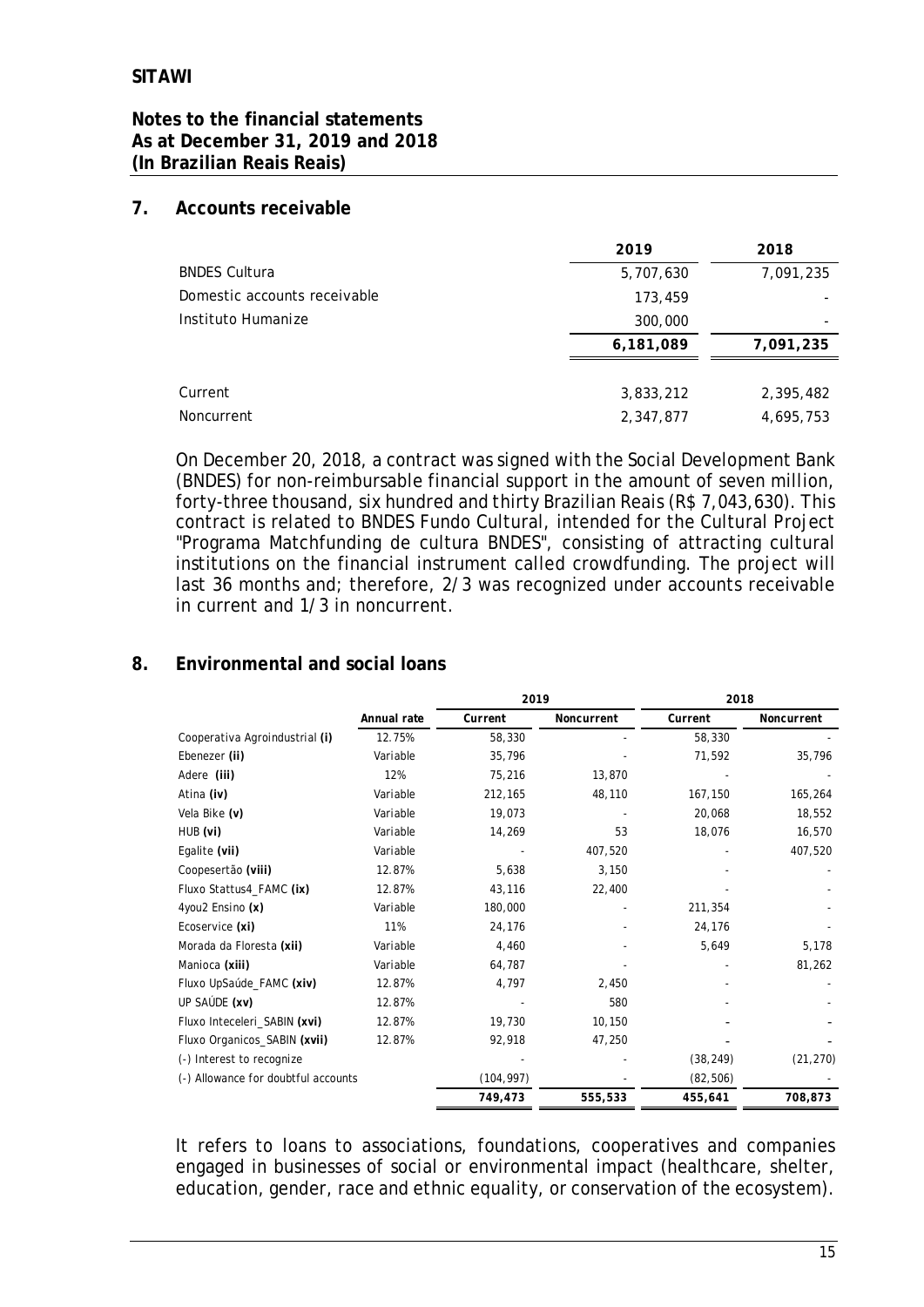- **(i)** On June 01, 2015, an agreement was entered into between Sitawi and *Cooperativa Agroindustrial 08 de junho (Coperjunho*) The purpose of the agreement is for SITAWI to finance the activities of *Coperjunho*. The agreement was established in the amount of R\$ 75,000 to be paid in 18 installments, bearing annual interest of 12.75%, with last installment matured on January 05, 2017, which was not settled in the proposed period;
- **(ii)** On June 01, 2017, Sitawi and *Associação Beneficente Ebenezer* entered into an agreement, in the amount of R\$ 214,777 disbursed to be paid in 42 installments, with the last maturing on June 21, 2020;
- **(iii)** On January 08, 2019, Sitawi and *Associação para Desenvolvimento, Educação e Recuperação Excepcional* entered into an agreement, in the amount of R\$ 81.800 disbursed to be paid in 25 installments, with the last maturing on March 21, 2021;
- **(iv)** On June 22, 2018, an agreement was entered into between Sitawi and *Geodinâmica Editora Ltda.*, with the purpose of developing Atina Methodology for Elementary School I. The agreement was established in the amount of R\$ 300,688 with the last installment maturing on January 21, 2021;
- **(v)** On November 21, 2018, an agreement was entered into between Sitawi and *Vela Bikes*. The agreement was established in the amount of R\$ 36,000 with the last installment maturing on November 26, 2020;
- **(vi)** On November 21, 2018, an agreement between Sitawi and *HUB Rede de Inovação* was entered into. The agreement was established in the amount of R\$ 32,000 with the last installment maturing on November 22, 2020;
- **(vii)** On December 22, 2016, the Entity entered into a convertible loan agreement with *Egalitê*. Initially, *Egalitê* will not pay interests on this loan and, on the other hand, Sitawi will have the option to transform this loan into ownership interest in *Egalitê*. The amount of the loan is R\$ 400,000;
- **(viii)** Sitawi and *Cooperativa Ser do Sertão* entered into the following agreements:
	- **a.** On June 14, 2019, an agreement was established in the amount of R\$ 50,000 with the last installment maturing on August 21, 2019.
	- **b.** On October 10, 2019, an agreement was established (CCB loan platform) in the amount of R\$ 9,000 with the last installment maturing on October 01, 2021.
- **(ix)** On October 10, 2019, an agreement was established (CCB loan platform) between Sitawi and *STATTUS4 Cidades Inteligentes e Sustentabilidade Ltda.* in the amount of R\$ 69,000 with the last installment maturing on October 01, 2021;
- **(x)** The principal remaining amount, totaling one hundred eighty thousand Brazilian Reais (R\$ 180,000.00) will be settled by the subscription of common shares of the company *4YOU2 Ensino de Idiomas S.A.* (Financed party) by Sitawi (Financer) and payment using credits held by the latter in the Financed party;
- **(xi)** On August 01, 2014, an agreement between Sitawi and *A3S-Aquecimento Solar e Soluções Sustentáveis Ltda. (Ecoservice)* was entered into for the Entity to finance the activities of Ecoservice. The agreement was established in the amount of R\$ 64,440 to be paid in 18 installments, bearing annual interest of 11%, with last installment matured on February 21, 2016, which was not settled in the proposed period;
- **(xii)** On November 21, 2018, an agreement between Sitawi and *Morada da Floresta* was entered into. The agreement was established in the amount of R\$ 10,000 with the last installment maturing on November 26, 2020;
- **(xiii)** On December 20, 2018, an agreement between Sitawi and *Manioca Comércio de Alimentos* was entered into. The agreement was established in the amount of R\$ 71,316 with first installment maturing on November 21, 2020 and last installment maturing on October 21, 2021;
- **(xiv)** On October 10, 2019, an agreement was established (CCB loan platform) between Sitawi and *UPSAUDE Desenvolvimento de Software Ltda.* in the amount of R\$ 7,000 with the last installment maturing on October 01, 2021;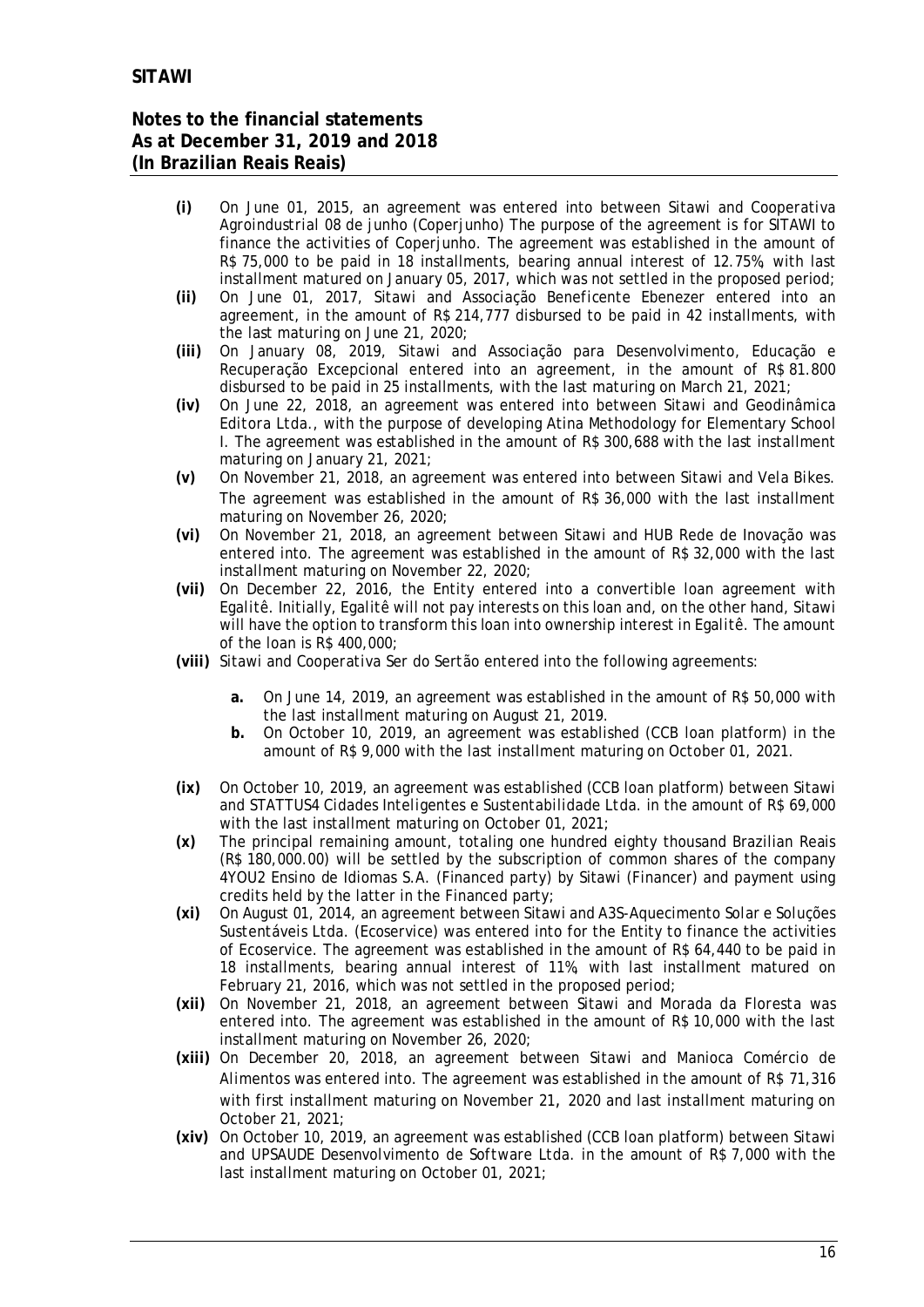- **(xv)** On November 21, 2019, an agreement was established between Sitawi and *UPSAUDE Desenvolvimento de Software Ltda.* whose amount shall be deposited to the client in 24 installments;
- **(xvi)** On October 10, 2019, an agreement was established (CCB loan platform) between Sitawi and *Inteceleri Tecnologia para Educação* in the amount of R\$ 38,000 with the last installment maturing on October 01, 2021;
- **(xvii)** On October 10, 2019, an agreement was established (CCB loan platform) between Sitawi and *Orgânicos in Box Ltda.* in the amount of R\$ 109,000 with the last installment maturing on October 01, 2021.

#### **9. Funds from partnerships in social projects**

|                          | 2019    | 2018    |
|--------------------------|---------|---------|
| Associação AMARU (i)     | 31,073  | 16,135  |
| Associação AMECSARA (ii) | 5.569   | 35,005  |
| Associação ASPROC (iii)  | 234,102 | 259,176 |
| Fundação FAS (iv)        | 63,246  | 157,184 |
|                          | 333,990 | 467,500 |

- **(i) Associação de Moradores Extrativista da Reserva de Desenvolvimento Sustentável - AMARU -** Sitawi has a subcontract of non-reimbursable financing support entered into with this institution. The amounts above are balances of advances granted in 2019 that are awaiting rendering of accounts by this institution;
- **(ii) Associação de Moradores Extrativista da Reserva de Desenvolvimento Sustentável - AMARU -** Sitawi has a subcontract of non-reimbursable financing support entered into with this institution. The amounts above are balances of advances granted in 2019 that are awaiting rendering of accounts by this institution;
- **(iii) Associação de Produtores Rurais de Carauari- ASPROC** Sitawi has a subcontract of nonreimbursable financing support entered into with this institution. The amounts above are balances of advances granted in 2019 that are awaiting rendering of accounts by this institution;
- **(iv) Fundação Amazonas Sustentável- FAS -** Sitawi has a subcontract of non-reimbursable financing support entered into with this institution. The amounts above are balances of advances granted in 2019 that are awaiting rendering of accounts by this institution.

#### **10. Taxes and contributions to be offset**

|                        | 2019  | 2018 |
|------------------------|-------|------|
| Recoverable Income Tax | 7.148 |      |
| Recoverable PIS        | 1,260 | -    |
|                        | 8,407 | -    |

The amounts will be offset in future periods by means of Offset Declarations (DCOMPs).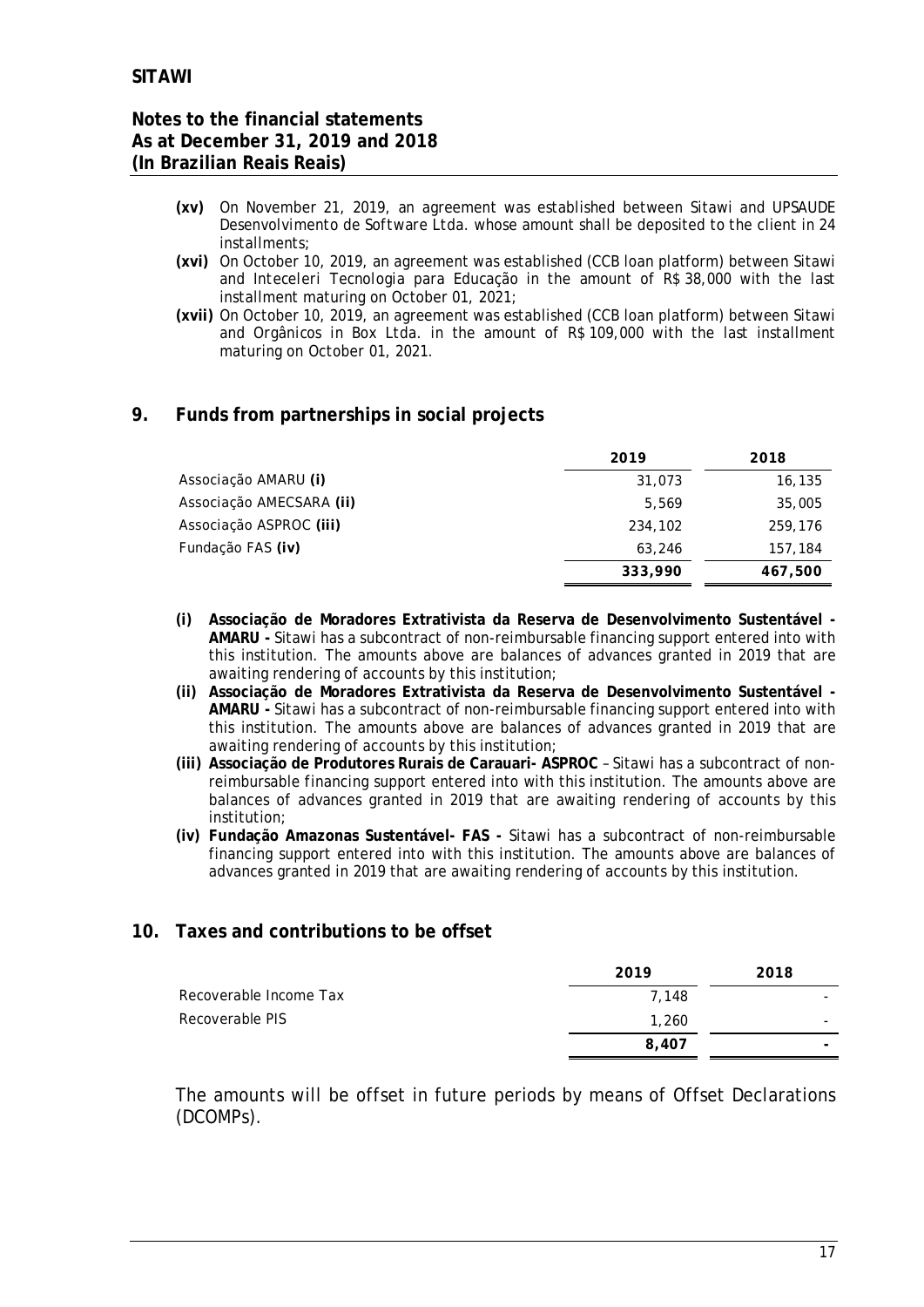#### **Notes to the financial statements As at December 31, 2019 and 2018 (In Brazilian Reais Reais)**

#### **11. Prepaid expenses**

|                                                | 2019  | 2018  |
|------------------------------------------------|-------|-------|
| Newspaper and other subscriptions to recognize | 206   |       |
| Transportation pass                            | 1.194 | 1,538 |
| Meal voucher                                   | 6,206 | 6,014 |
|                                                | 7,606 | 7,552 |

The amounts consist of prepaid expenses for 2020.

#### **12. Advance to employees and suppliers**

|                         | 2019   | 2018  |
|-------------------------|--------|-------|
| Advance to legal entity | 5,273  |       |
| Salary advances         | 5,250  |       |
| Sundry advances         | 12,516 |       |
| Vacation pay advances   | 3,381  | 2,775 |
|                         | 26,420 | 2,775 |

The amounts consist of advances not settled until the balance sheet date to be settled in 2020.

#### **13. Deposit and guarantees**

|                    | 2019   | 2018   |
|--------------------|--------|--------|
| Collateral deposit | 41,454 | 41,454 |
|                    | 41,454 | 41,454 |

It refers to an early deposit of three months of rent of the properties in Voluntários da Pátria – RJ and Teodoro Sampaio – SP. At the end of the contract, these values will be returned, adjusted at the savings account indexes.

#### **14. Investments**

In July 2017, with resources from Fiimp Fund, Sitawi made an investment of R\$ 167,500 in the company BEMTEVI INVESTIMENTO SOCIAL LTDA, aiming to promote the area of donations and investments for the social sector, in compliance with the guidelines of Fiimp Fund. In the instrument of compliance No. 20/2016, it acquired from the silent partnership "Bemtevi SCP 2016" 167,500 shares in the amount of R\$ 1.00 each.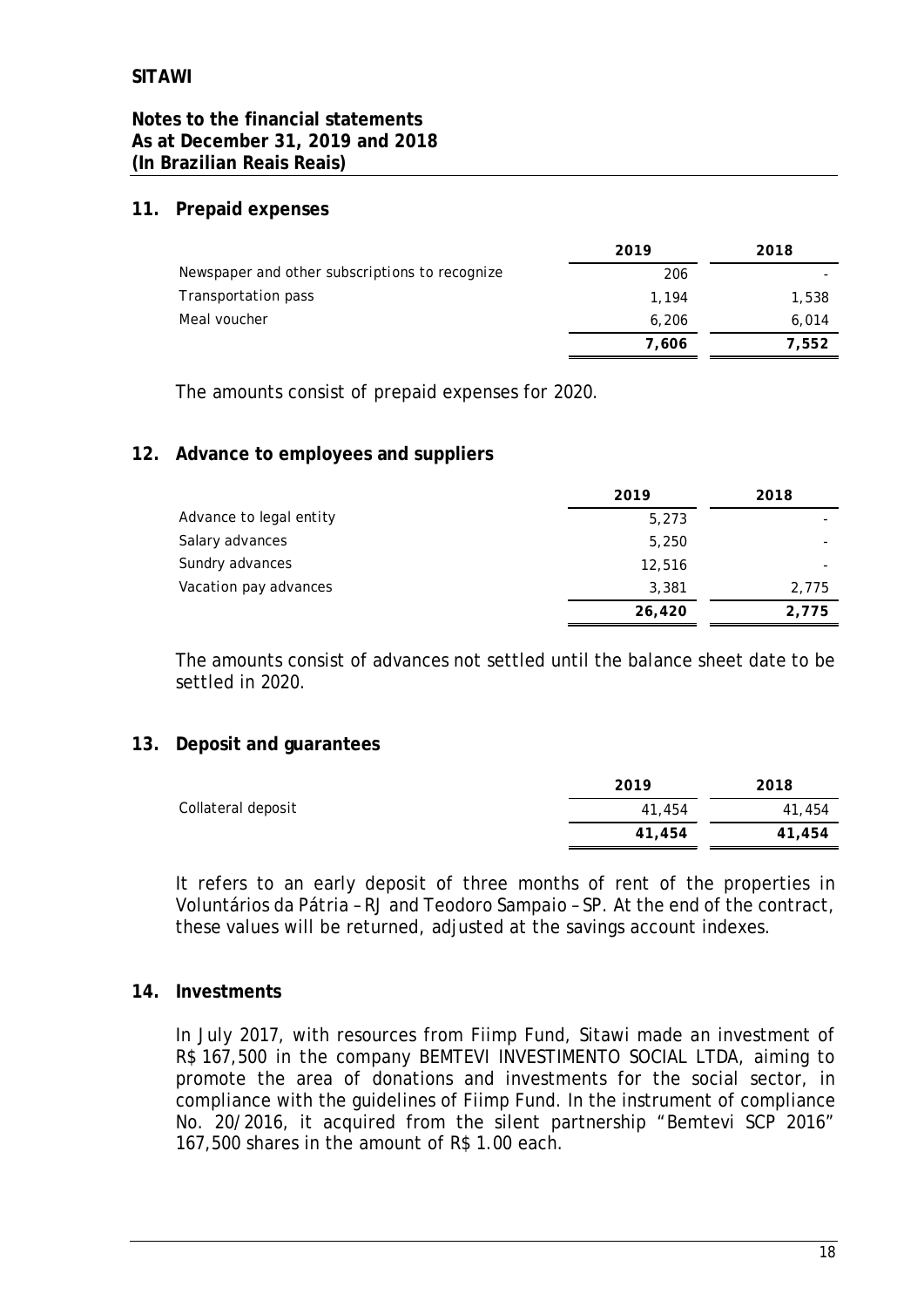In November 2019, with resources from Fundo Família C, Sitawi made an investment of R\$ 28,478 in the company 4YOU2 Ensino de Idiomas, referring to the subscription of 8 Class A Preferred Shares.

#### **15. Fixed assets - unrestricted**

|                         | Depreciation |        |          |              |        |
|-------------------------|--------------|--------|----------|--------------|--------|
|                         | rate%        | 2018   | Addition | Depreciation | 2019   |
| IT equipment            | 20           | 34,015 | 18,409   | (11, 850)    | 40,575 |
| Machinery and equipment | 10           | 18,132 |          | (2, 865)     | 15,268 |
| Furniture and fixtures  | 10           | 21,183 | 4,480    | (3, 228)     | 22,434 |
| Software usage right    | 10           | 743    | 1,610    | (488)        | 1,866  |
|                         |              | 74,074 | 24,499   | (18, 430)    | 80,142 |
|                         | Depreciation |        |          |              |        |
|                         | rate %       | 2017   | Addition | Depreciation | 2018   |
| IT equipment            | 20           | 39,451 | 4,603    | (10, 039)    | 34,015 |
| Machinery and equipment | 10           | 20,996 |          | (2, 865)     | 18,132 |
| Furniture and fixtures  | 10           | 23,651 | 369      | (2,836)      | 21,183 |
| Software usage right    | 10           | 981    |          | (238)        | 743    |
|                         |              | 85,079 | 4,972    | (15, 977)    | 74,074 |

#### **Impairment**

The impairment of non-financial assets as defined in section 27 of NBC TG 1000 is recognized as loss when the carrying amount of an asset is higher than its recoverable or realizable value. Impairment charges, if applicable, are recorded in surplus (deficit) of the period in which they were identified.

Management did not find indication of impairment of its non-financial assets.

#### **16. Labor liabilities**

|                                               | 2019    | 2018    |
|-----------------------------------------------|---------|---------|
| Provision for vacation pay and year-end bonus | 80,705  | 48,510  |
| Vacation pay and year-end bonus charges       | 27,843  | 16,736  |
| Salaries payable                              | 6.193   | 700     |
| Management fees                               |         |         |
| INSS (Social Security Tax) payable            | 42.971  | 49,398  |
| FGTS (Severance Pay Fund) payable             | 7.376   | 6,777   |
| PIS on payroll                                | 712     | 669     |
|                                               | 165,800 | 122,790 |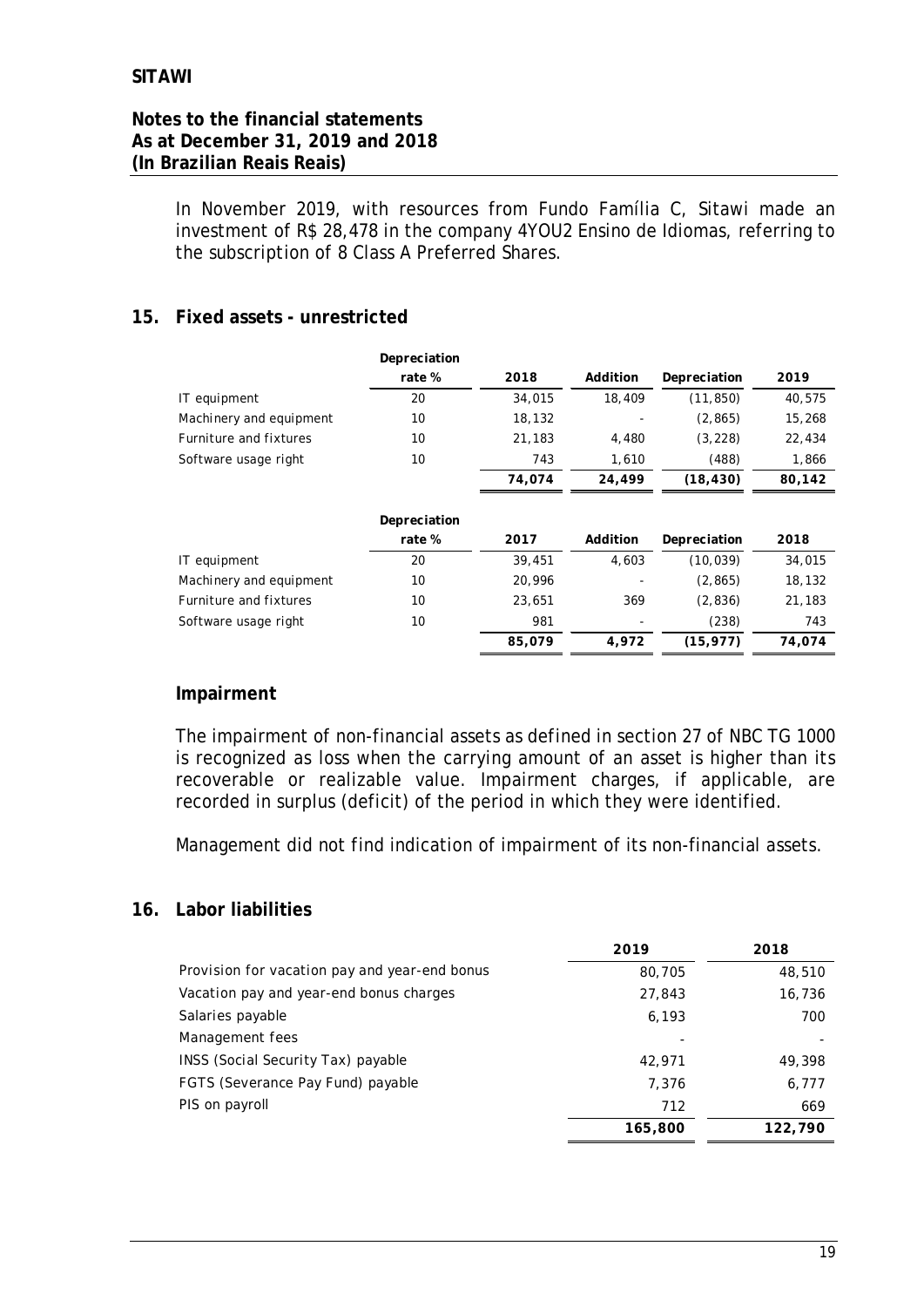#### **Notes to the financial statements As at December 31, 2019 and 2018 (In Brazilian Reais Reais)**

#### **17. Tax liabilities**

|                                              | 2019   | 2018   |
|----------------------------------------------|--------|--------|
| IRRF (Withholding Income Tax) - Legal entity | 721    | 573    |
| IRRF on payroll                              | 25,328 | 21,111 |
| IRRF on loans                                | 791    | 299    |
| PCC (PIS, COFINS and CSLL)                   | 2.634  | 1,776  |
| ISS (Tax on services)                        |        | 3,158  |
| <b>ISS withheld</b>                          | 894    | 837    |
|                                              | 30,368 | 27,755 |

It refers to retained amounts from employees, self-employed workers and companies that render services to Sitawi and taxes on billing. These amounts will be transferred to the government in January 2020, according to their the maturity date.

#### **18. Other accounts payable**

|                  | 2019   | 2018 |
|------------------|--------|------|
| Accounts payable | 23,306 | -    |
|                  | 23,306 | -    |
|                  |        |      |

**19. Deferred Revenue**

|                             | 2019                     | 2018    |
|-----------------------------|--------------------------|---------|
| Mott Foundation             | 201,243                  | 559,768 |
| Instituto Clima e Sociedade | $\overline{\phantom{0}}$ | 93,333  |
|                             | 201,243                  | 653,101 |

These are prepayments of contributions from associates for apportionment of the monthly fee in 2020.

#### **20. Funds from projects in progress**

These refer to obligations to transfer funds to partners as agreed upon in the partnership agreements entered into between parties. The breakdown of these transfers is stated below: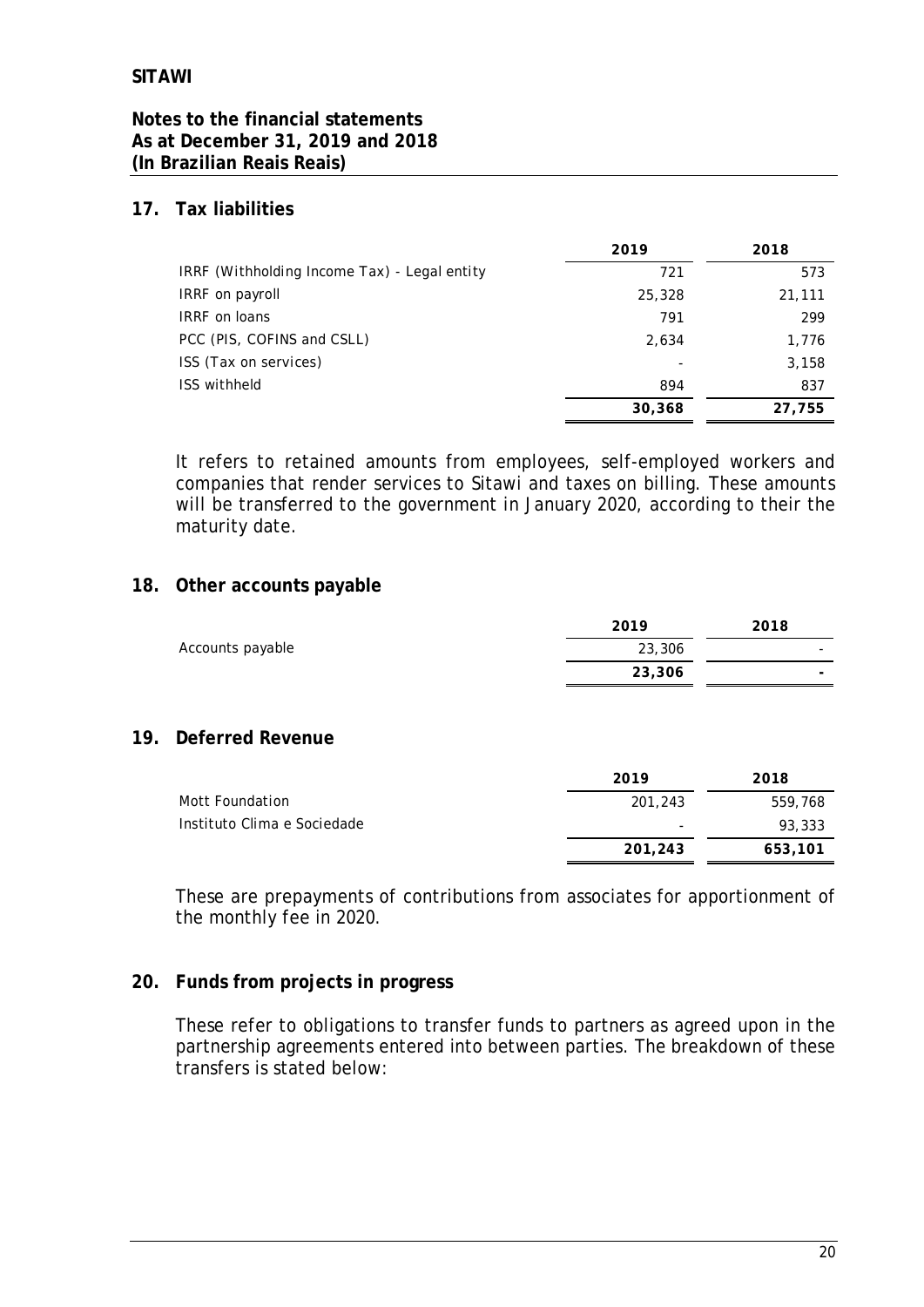|                              | 2019      |            | 2018      |            |
|------------------------------|-----------|------------|-----------|------------|
|                              | Current   | Noncurrent | Current   | Noncurrent |
| Familia C (i)                | 979,378   | 488,909    | 1,531,201 |            |
| Fundação BMW (ii)            | 139,754   |            | 61        |            |
| Ford - Fórum Justiça (iii)   | 527       |            | 335,134   |            |
| Fundo Intercement (iv)       |           |            | 38,528    |            |
| FNE-Filantrópicos (v)        | 875,697   |            | 818,308   |            |
| Fundo FIIMP (vi)             | 202,093   |            | 247,925   |            |
| Projeto TMJ (vii)            | 732,892   |            | 683,074   |            |
| Nova Democracia (viii)       | 201,204   |            | 29,709    |            |
| Fundo Janelas Abertas (ix)   |           |            | 1,299,950 |            |
| Fundo Rede Consciência (x)   |           |            | 152,509   |            |
| BNDES Cultura (xi)           | 3,361,550 | 2,347,877  | 2,347,877 | 4,695,753  |
| Facebook (xii)               | 362,410   |            |           |            |
| Bumadinho (xiii)             | 35,745    |            |           |            |
| Fundo Sustentabilidade (xiv) | 809       |            |           |            |
| FAO BIG (xv)                 | 8,860     |            |           |            |
| Instituto Humanize (xvi)     | 379,763   |            |           |            |
| Elite Transforma (xvii)      | 99,702    |            |           |            |
| Boticário (xviii)            | 1,435,000 |            |           |            |
| SABIN Social Ventures (xix)  | 265,875   | 57,400     |           |            |
|                              | 9,081,259 | 2,894,186  | 7,484,275 | 4,695,753  |

- **(i)** The social fund *Familia C* started its operations on December 6, 2012. In Brazil, the concept of philanthropy is less developed than in other countries, such as the United States, where philanthropic support to the social sector is 30 times higher than in Brazil. There are some tendencies and pioneer philanthropists that are changing this perspective for the Brazilian philanthropy to increasingly grow. *Familia C* wanted to support the socio-environmental development of Brazil in a sustainable manner and has identified in the concept of social business venture a powerful tool to make long-term changes;
- **(ii)** The BMW Fund started its operations in November 2014. To boost the start of its activities in Brazil, BMW Foundation decided to open a social fund with Sitawi. The German institution aims to promote fruitful discussions for the common good and social innovation;
- **(iii)** Started in October 2016 with the support of Ford Foundation, the Fund *Fórum Justiça* aims to discuss legal justice with a public purpose. The Fund also aims to stimulate debates about a democratic and republican model of justice, observing the Latin American context. The project was granted an amount of two hundred (200) thousand US dollars for the performance of its activities during two years. Sitawi is responsible for the administrative and financial management of these resources;
- **(iv)** *Instituto InterCement* is the face of Corporate Social Responsibility of *InterCement*. It develops priority projects in the area of early childhood, youth, basic education and voluntary work and, most recently, promotes environmental education, preservation and protection of local biodiversity, focusing on the innovation and construction of sustainable partnerships.

The mentioned fund started its activities in January 2017, aiming to make a pilot experience of operation of resources through third parties to finance "collective ideas" of up to twenty-five (R\$ 25) thousand Brazilian Reais each;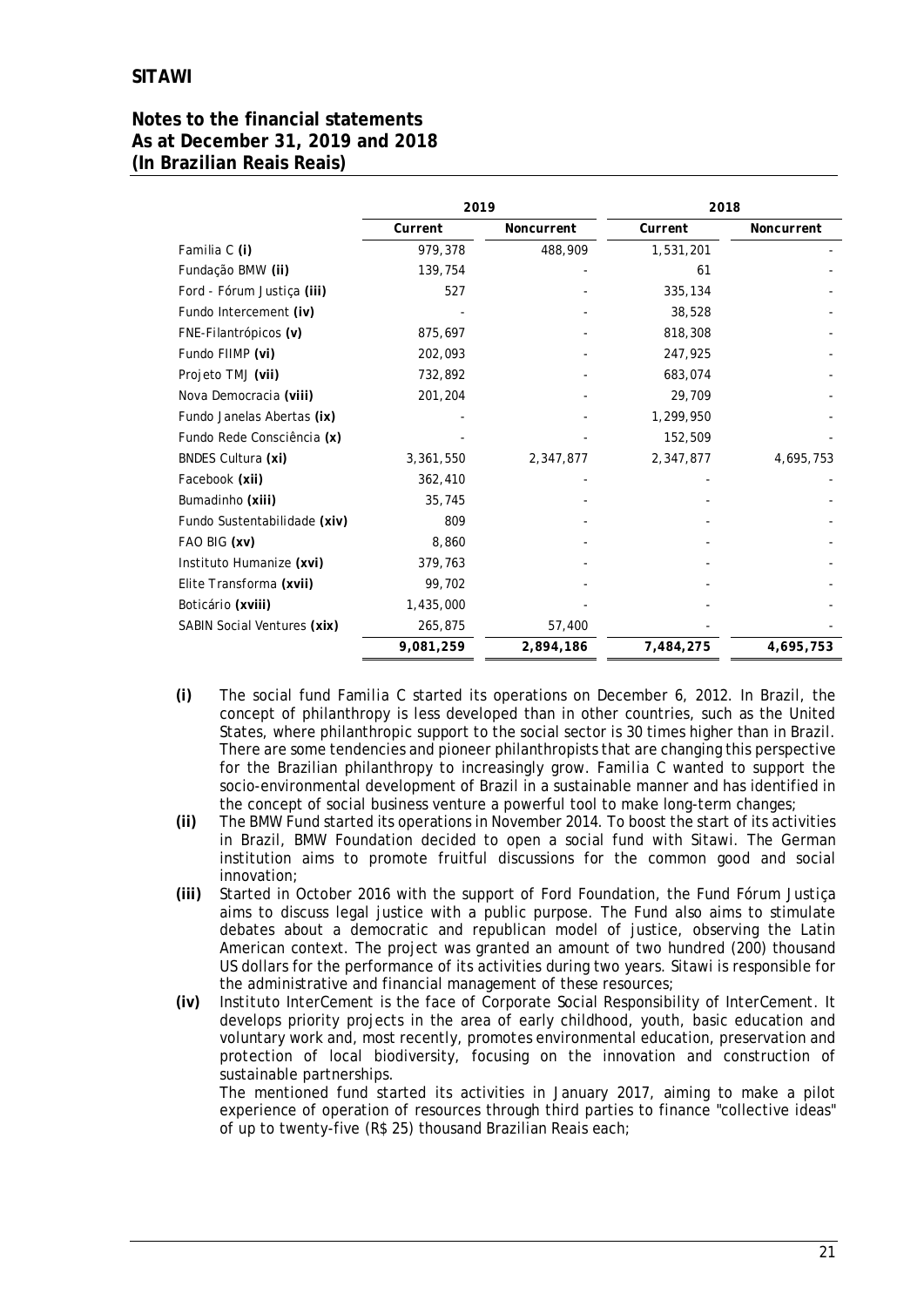- **(v)** FNE (Non-exclusive Funds) is a fund from SITAWI where the projects and funds that do not have a specific intercompany account are allocated. In 2018, we had three active funds in FNE, which are:
	- **a. Mahle Fund:** *INOCAS* is developing the project "Sustainable Extractivism of Organic Macaúba", in the mining municipalities of Patos de Minas, Arapuá, Carmo do Paranaíba, Presidente Olegário and Tiros. Since 2017, the financial management of the initiative is performed by SITAWI and it is financed by the Mahle Institute, an organization that promotes human development through social and economic inclusion, that donated seventy-five (R\$ 75) thousand, part of the funds to carry out the activities;
	- **b.** *Fundo Converge Capital***:** established with Sitawi to support the first edition of the Converge Capital Conference (CCC);
	- **c.** *Fundo Delibera Brasil***:** *Delibera Brasil* is a fund intended to contribute towards the strengthening and further development of Brazilian Democracy by promoting and allowing citizen decisions. This new form of citizen participation helps governments, political leaderships and communities to work on difficult and complex decisions, focusing on common good.
- **(vi)** *Fund FIIMP* started in December 2016 and it is composed by 22 foundations and institutions aiming to learn, follow and know the results of investments in businesses of socio-environmental impact, experimenting the use of different finance mechanisms;
- **(vii)** The Program *Território Médio Juruá* (TMJ) is a project financed by USAID in partnership with Coca-Cola Brasil and Natura, on behalf of the Forum of Territorial Development of Médio Juruá, to preserve the biodiversity of the municipality of Carauari-AM, by means of chains of sustainable value and a plan of territorial development;
- **(viii)** *Pacto pela Democracia* is a coalition that manages a platform dedicated to gathering and promoting collaboration among people, civil society movements and organizations to improve the rules, conditions and practices of the political dispute in the country and the daily interface between institutions and society. Its fund is managed by Sitawi since 2017;
- **(ix)** *Janelas Abertas* is a non-profit organization created to allocate scholarships from Eleva School in Rio de Janeiro to extraordinary low-income students. The Association established a matchfunding, in which for each student financed by one donor, *Eleva* School guarantees the education of another student. In addition to financial support, the scholarship program provides pedagogical and psychological support to students and their families and, in 2018, awarded 55 scholarships. The financial resources raised by the Association are managed by Sitawi since 2018;
- **(x)** *Rede Dinheiro e Consciência* is a coalition that develops lectures and discloses contents about the conscious use of money, and in 2018 developed its pilot program of collective loan (crowdlending), in partnership with Sitawi, with the involvement of R\$ 1.25 million in loans for three social businesses;
- **(xi)** BNDES + is a partnership between Sitawi, BNDES and Benfeitoria. The latter is a crowdfunding platform, to foster initiatives that promote Brazilian cultural heritage. Benfeitoria is responsible for convening and selecting initiatives for fundraising projects through crowdfunding. If these initiatives are successful in raising funds, BNDES contributes three times the amount raised for these initiatives (at each 1 Brazilian real received through crowdfunding, 2 Brazilian Reais are received from BNDES). Sitawi is responsible for the management of BNDES funds;
- **(xii)** *Surdos que Ouvem* is a group that promotes the demystification of deafness and information on hearing rehabilitation, created when the group *Crônicas da Surdez*, with about 12 thousand people with some level of impaired hearing, won the Facebook Community Leadership Program. It is a global initiative offering knowledge, skills, tools and financing for leaders that innovate in manners to better support their communities through Facebook;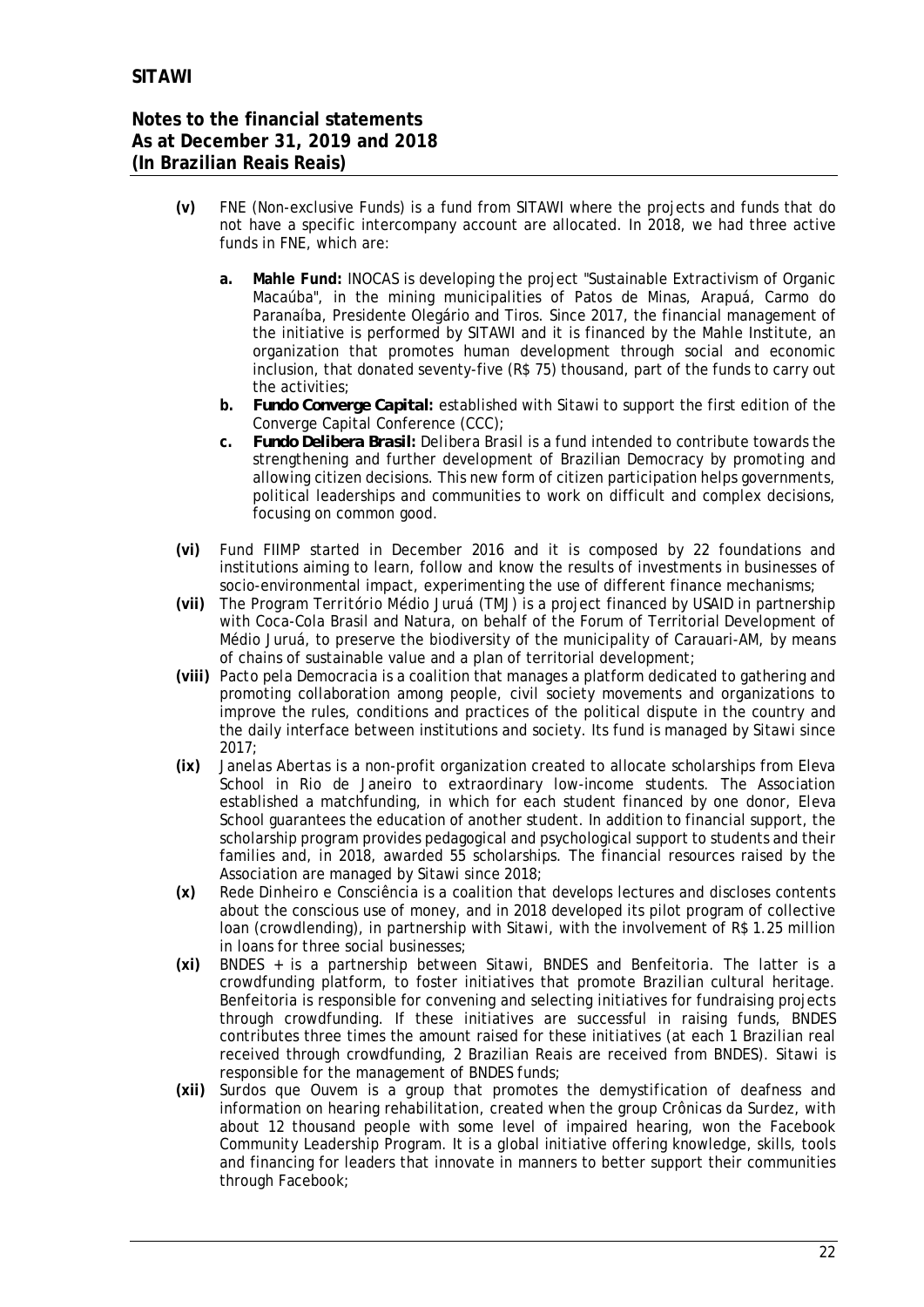- **(xiii)** *Fundo Brumadinho* is an initiative led by Sitawi and MECA intended to collect funds to promote medium- and long-term positive impacts in the city of Brumadinho, Minas Gerais;
- **(xiv)** *Fundo Sustentabilidade* is a reserve fund of Sitawi, whereby ten percent (10%) of all donations over five thousand Brazilian Reais (R\$ 5,000.00) received by Sitawi are assigned to this fund (except in the case of donations whose funds shall be exclusively applied for a specific purpose);
- **(xv)** Initiative *Big 2050* is a project of integrated management of the ecosystem of Ilha Grande bay, resulting from a partnership between FAO and the Environmental State Agency of Rio de Janeiro (INEA) with financing from the Global Environment Fund (GEF) to structure a model of conservation and sustainable use of the ecosystems of the continent, islands and sea of Ilha Grande Bay, in the state of Rio de Janeiro;
- **(xvi)** *Fundo Empréstimo Coletivo Amazônia-Humanize* is intended to increase the reaching of the impact investment of PPA, so that Amazônia sustainable businesses are able to receive more capital and reduce the distance to the program;
- **(xvii)** *Fundo Elite Transforma* is a scholarship program from *Elite Rede de Ensino* (a private network with 22 schools in Brazil) that offer scholarship for low-income students. The Fund believes that it is possible to transform reality by means of education and until 2026 it will offer 532 scholarships;
- **(xviii)***Fundação Grupo Boticário* created the initiative *Movimento Viva Água*, in the region of *Rio Miringuava*, one of the most strategic river basins that supplies the metropolitan region of Curitiba and is located in São José de Pinhais (state of Paraná). The proposal is to contribute to provide quality water for all, by means of actions that promote the environment recovery and the transformation of the social and economic reality of the region:
- **(xix)** The social fund *Ventures* has as purpose to structure the innovative concept of collective loan, operating at the same time as the main investor of the loan campaigns to be created, giving legitimacy to the deals and businesses and attracting more capital from other investors.

#### **21. Net assets**

**21.1. Net assets**

Net assets are made up of the funds totally paid in from the initial donation, plus or less the surpluses or deficits resulting from the Entity's activities, calculated at the end of each fiscal year.

**21.2. Accumulated surplus (deficit)**

It refers to the amount of surplus/deficit for the year to be submitted to the General Meeting for incorporation to the Entity's net assets.

As at December 31, 2019, the Entity recorded surplus in the amount of R\$ 158,605 and a deficit of (R\$ 180,700) in 2018.

**22. Revenue from services rendered – unrestricted**

It mainly refers to revenues from advisory services rendered in 2019 in the net amount of R\$ 181,706 (R\$ 171,680 in 2018).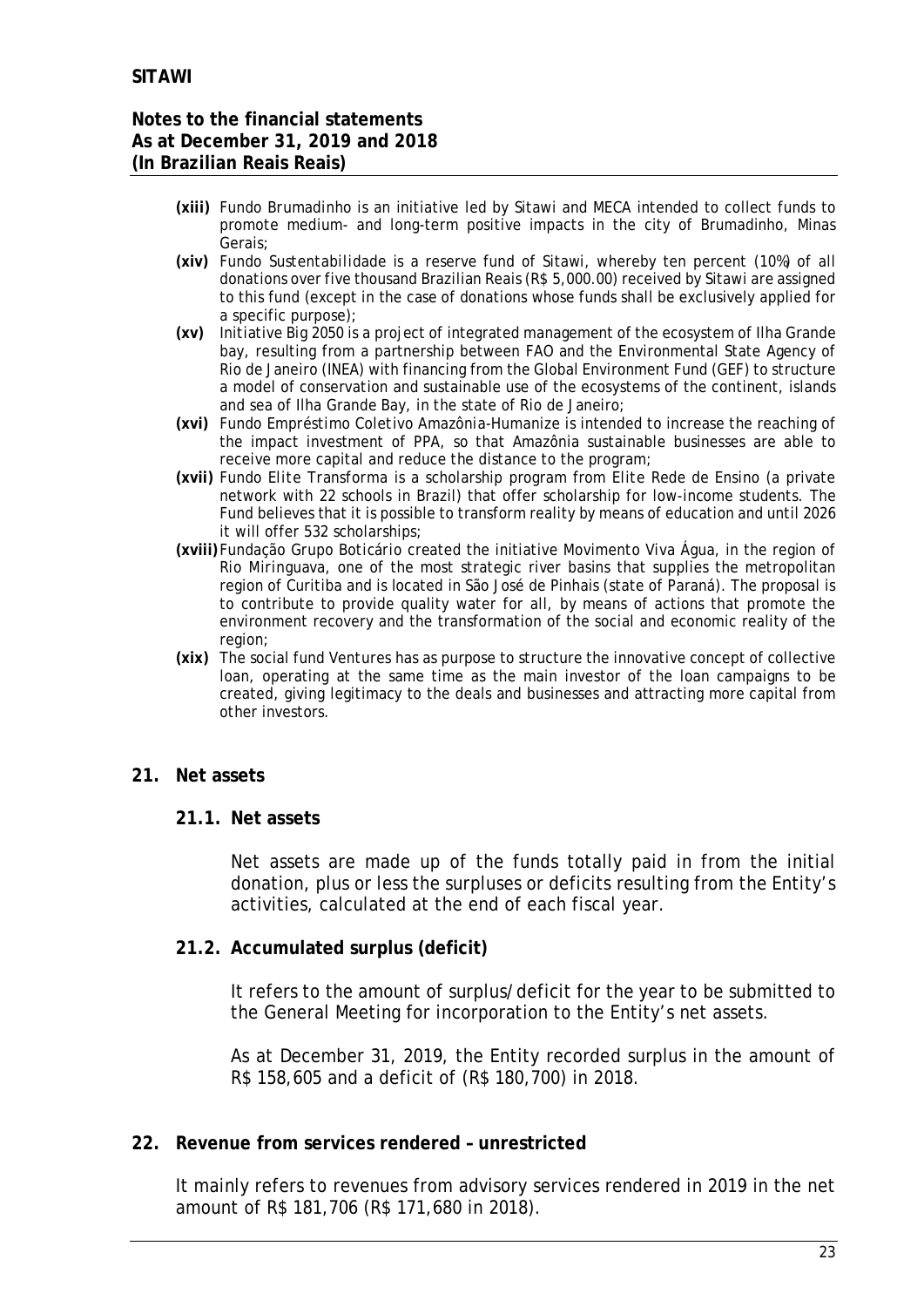#### **23. Private grants - unrestricted**

These record donation funds received by Sitawi to realize its core expenses (donations) and supplemental expenses:

|                               | 2019      | 2018      |
|-------------------------------|-----------|-----------|
| Donations                     | 1,764,800 | 1,779,032 |
| Net revenues from loans       | 14,808    | 7,366     |
| Recovery of expenses on Funds | 1,903,721 | 1,039,780 |
|                               | 3,683,328 | 2,826,178 |

The fund reversals refer to amounts that the Entity reverses to use in its finances arising from amounts received from the social funds. Taking into consideration the agreement entered into with each fund, these funds are used to maintain the Entity's operating activities.

#### **24. Personnel expenses**

|                           | 2019      | 2018      |
|---------------------------|-----------|-----------|
| Management fees           | 554,868   | 507,296   |
| Salaries                  | 809,396   | 440,085   |
| Vacation pay              | 98,369    | 54,644    |
| Year-end bonus            | 66,047    | 35,968    |
| Interns                   | 54,103    | 34,352    |
| Recruiting and training   | 12,955    | 26,726    |
| <b>Bonuses</b>            | 51,314    | 7,912     |
| Life insurance            | 2,416     | 637       |
| Transportation pass       | 14,656    | 14,860    |
| Workers' Meal Program     | 82,128    | 60,427    |
| Health insurance          | 48,208    | 24,240    |
| Instruction expenses      | 2,183     | 2,746     |
| <b>INSS</b>               | 199,742   | 110,435   |
| <b>FGTS</b>               | 73,740    | 40,447    |
| Charges on vacation pay   | 33,564    | 18,198    |
| Charges on year-end bonus | 22,787    | 12,391    |
| PIS on payroll            | 7,852     | 4,389     |
| INSS on management fees   | 122,229   | 103,180   |
|                           | 2,256,556 | 1,498,931 |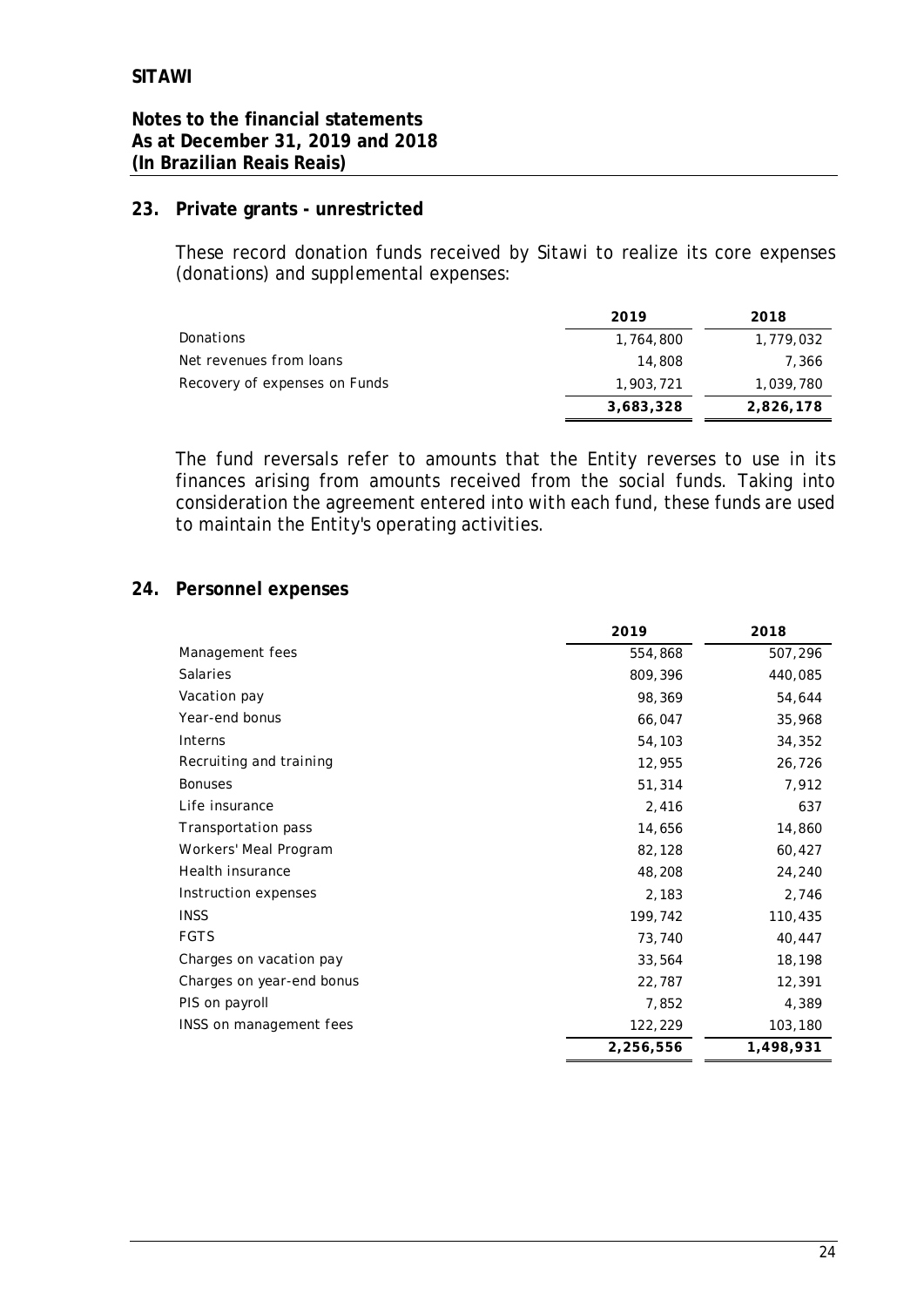#### **25. Administrative expenses**

|                                                      | 2019      | 2018      |
|------------------------------------------------------|-----------|-----------|
| Rent - sundry                                        | 1,937     | 5,750     |
| Rent and HOA fees                                    | 176,321   | 186,146   |
| Subscriptions and publications                       | 147       | 2,065     |
| Commuting                                            | 10,045    | 640       |
| Maintenance, conservation and repairs                | 12,435    | 13,625    |
| Depreciation and amortization                        | 18,430    | 15,977    |
| Expenses on permanent assets                         | 6,395     | 10,682    |
| Expenses on communication                            | 10,252    | 11,531    |
| Legal expenses                                       | 4,577     | 4,322     |
| Freight                                              | 2,388     | 1,510     |
| Taxes, fees and contributions                        | 15,265    | 53,918    |
| Electricity                                          | 25,735    | 22,051    |
| Office supplies/materials                            | 11,580    | 16,239    |
| Insurance                                            |           | 270       |
| Services rendered - Natural person                   | 2,570     | 13,709    |
| Services rendered - Legal entity                     | 50,467    |           |
| Travel and lodging                                   | 517,521   | 320,899   |
| Meals and snacks                                     | 14,305    | 9,894     |
| Mail services                                        | 4,869     | 10,174    |
| Services rendered by legal entity - Accounting       | 43,734    | 34,504    |
| Services rendered by legal entity - Legal counseling | 7,440     | 15,376    |
| Services rendered by legal entity - IT               | 42,162    | 70,665    |
| Graphic services                                     | 29,667    | 62,873    |
| Marketing                                            | 161,757   | 258,909   |
| <b>BDO RCS Auditores Independentes</b>               | 8,906     | 32,656    |
| Usage license                                        | 22,270    | 8,774     |
| INSS of self-employed workers                        | 514       | 2,742     |
| Services rendered                                    | 279,424   | 545,710   |
| IPTU (Property Tax)                                  | 13,507    | 12,286    |
|                                                      | 1,494,622 | 1,743,900 |

#### **26. Other operating expenses**

| Losses on uncollectible receivables | 2019  | 2018 |
|-------------------------------------|-------|------|
|                                     | 4.016 | -    |
|                                     | 4.016 | -    |

It refers to the adjustment of uncollectible values of loans from Sitawi's own Fund totaling R\$ 86,522.33 as at December 31, 2019. It relates to three clients in default in the payment of these loans: Ecoservice (R\$ 24,176.00), Coperjunho (R\$ 58,330.00) and Atina FES (R\$ 4,016.33), which are being collected through legal proceeding.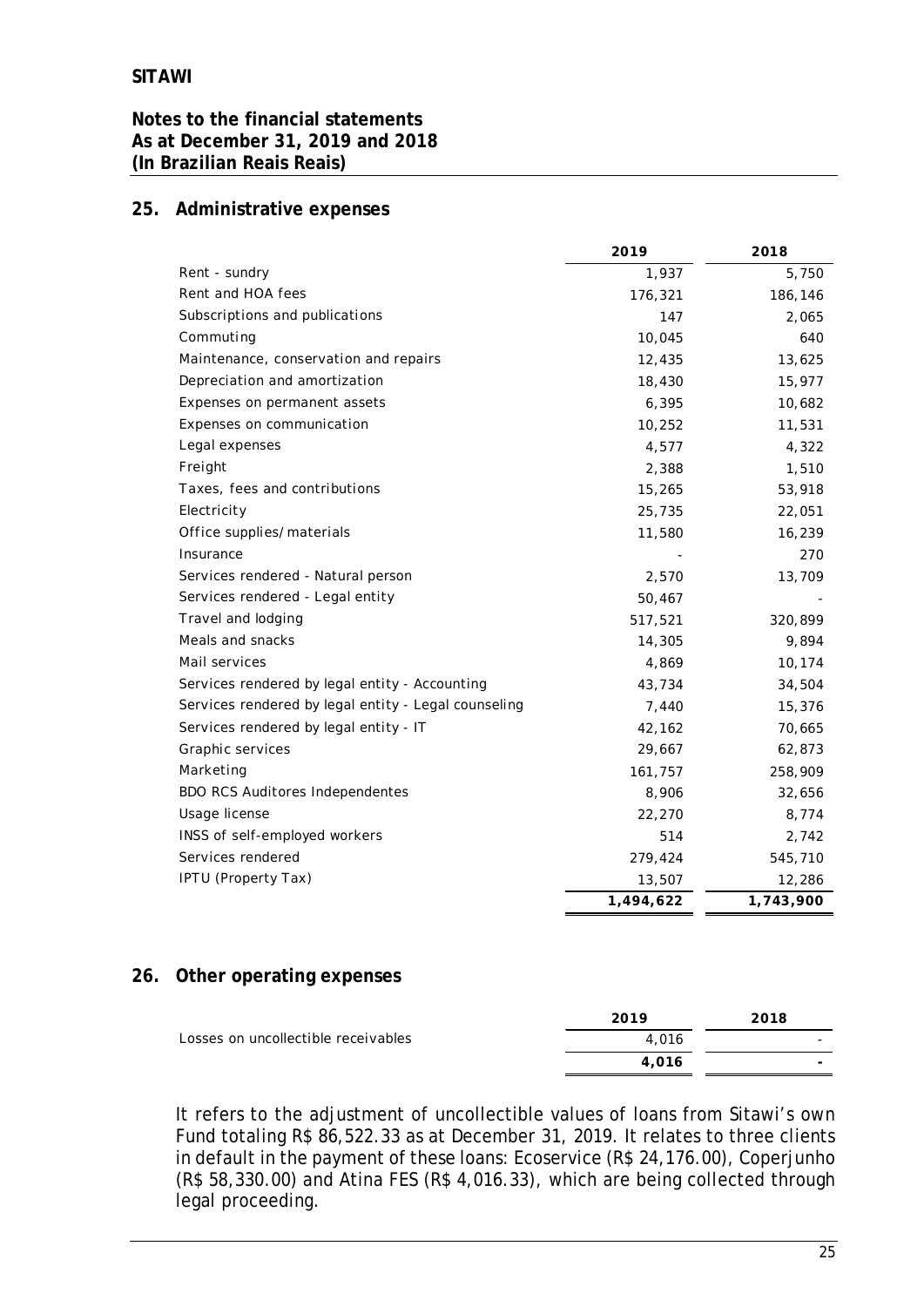#### **27. Other operating revenues**

|     |                                     | 2019      | 2018      |
|-----|-------------------------------------|-----------|-----------|
|     | Reversal of provisions              | 13,781    | 31,437    |
|     |                                     | 13,781    | 31,437    |
|     |                                     |           |           |
| 28. | Net financial income (loss)         |           |           |
|     |                                     | 2019      | 2018      |
|     | <b>Financial revenues</b>           |           |           |
|     | Interest gains                      |           | 2,672     |
|     | Discounts obtained                  |           | 862       |
|     | Return on financial investments     | 51,621    | 52,882    |
|     |                                     | 51,621    | 56,416    |
|     | Financial expenses                  |           |           |
|     | Interest losses                     | (8, 791)  | (5, 412)  |
|     | Discounts granted                   |           | (4)       |
|     | Bank expenses                       | (3, 164)  | (3, 520)  |
|     | Income Tax on financial investments | (379)     | (9, 441)  |
|     | Monetary losses                     |           | (13)      |
|     | Expenses on fines                   | (3,838)   | (4, 308)  |
|     | Tax on Financial Transactions (IOF) | (465)     | (883)     |
|     |                                     | (16, 637) | (23, 581) |
|     |                                     | 34,984    | 32,835    |
|     |                                     |           |           |

#### **29. Revenues and expenses on volunteers**

|                                 | 2019     | 2018      |
|---------------------------------|----------|-----------|
| Revenue from voluntary services | 19.024   | 22,620    |
| Expenses on voluntary services  | (19.024) | (22, 620) |
|                                 |          |           |

As established by ITG 2002, for the purpose of compliance with the applicable resolution, the Entity has identified and measured volunteer work received during 2019.

None of the amounts above resulted in corresponding cash disbursements, they were recognized in 2019 as operating revenue and expense in the statement of activities in equal amounts, with no effect in surplus for the year.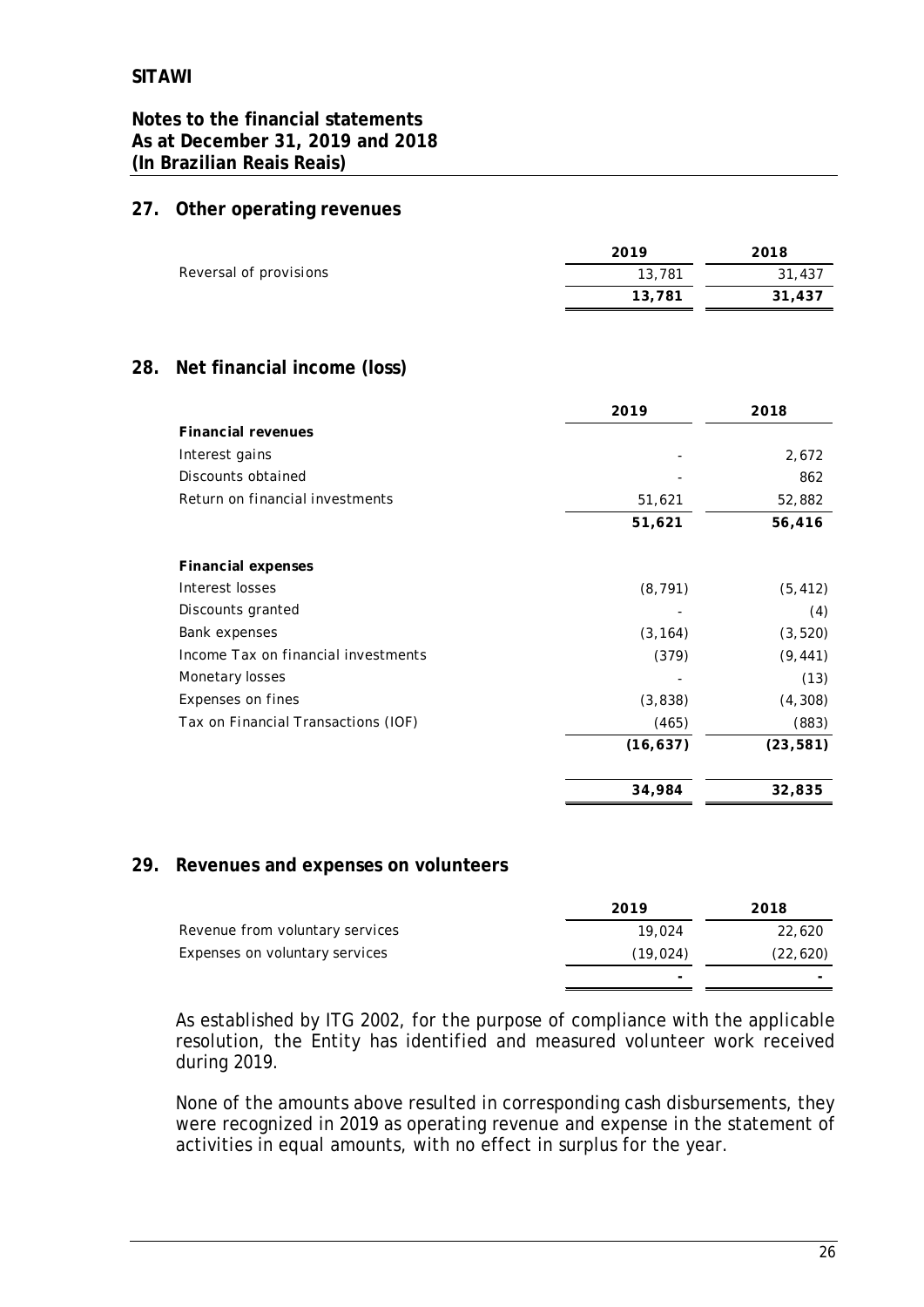#### **30. Tax waiver**

**a) Immunity**

As a non-profit organization, the Entity enjoys exemption from income and social contribution taxes, pursuant to article 15 of Law No. 9.532/97. It also enjoys exemption from other federal taxes, such as COFINS and PIS.

Sitawi is exempt from the Estate Tax (ITCMD), as per exemption statement - Finance Department of the State of São Paulo, valid from October 15, 2019 to September 10, 2022.

**b) Tax Burden**

In 2019, Sitawi calculated a total of R\$ 298,873.21 related to IRPJ exemption and R\$ 116,234.35 related to CSLL. Such amounts were fully reversed to the assistance projects and programs of Sitawi.

**31. Requirements for the Maintenance of Tax Immunity**

The only Statute that provides requirements for the enjoyment of tax immunity is the Brazilian Tax Code (CTN).

Article 14 of the Brazilian Tax Code establishes the requirements for the enjoyment of tax immunity. These are provided for in Sitawi's Bylaws and its compliance (operation) can be proven by its accounting bookkeeping (financial statements, journal and ledger), in which we transcribe:

- **a)** Do not distribute any portion of its assets or income, for any purpose (article 31 of the Bylaws);
- **b)** b) Fully apply, in the country, its resources in the maintenance of its institutional purposes;
- **c)** Keep the bookkeeping of its revenues and expenses in books filled with formalities capable of ensuring their accuracy (article 34 of the Bylaws).
- **32. Financial instruments**

The existing financial transactions involve usual assets and liabilities related to the Entity's business activity, especially short-term investments, accounts receivable and payable. These transactions are presented in the statements of financial position at cost plus related revenues and expenses which, in view of the nature of the transactions and maturities, approximate market values. During 2019 and 2018, the Entity did not conduct transactions with derivatives.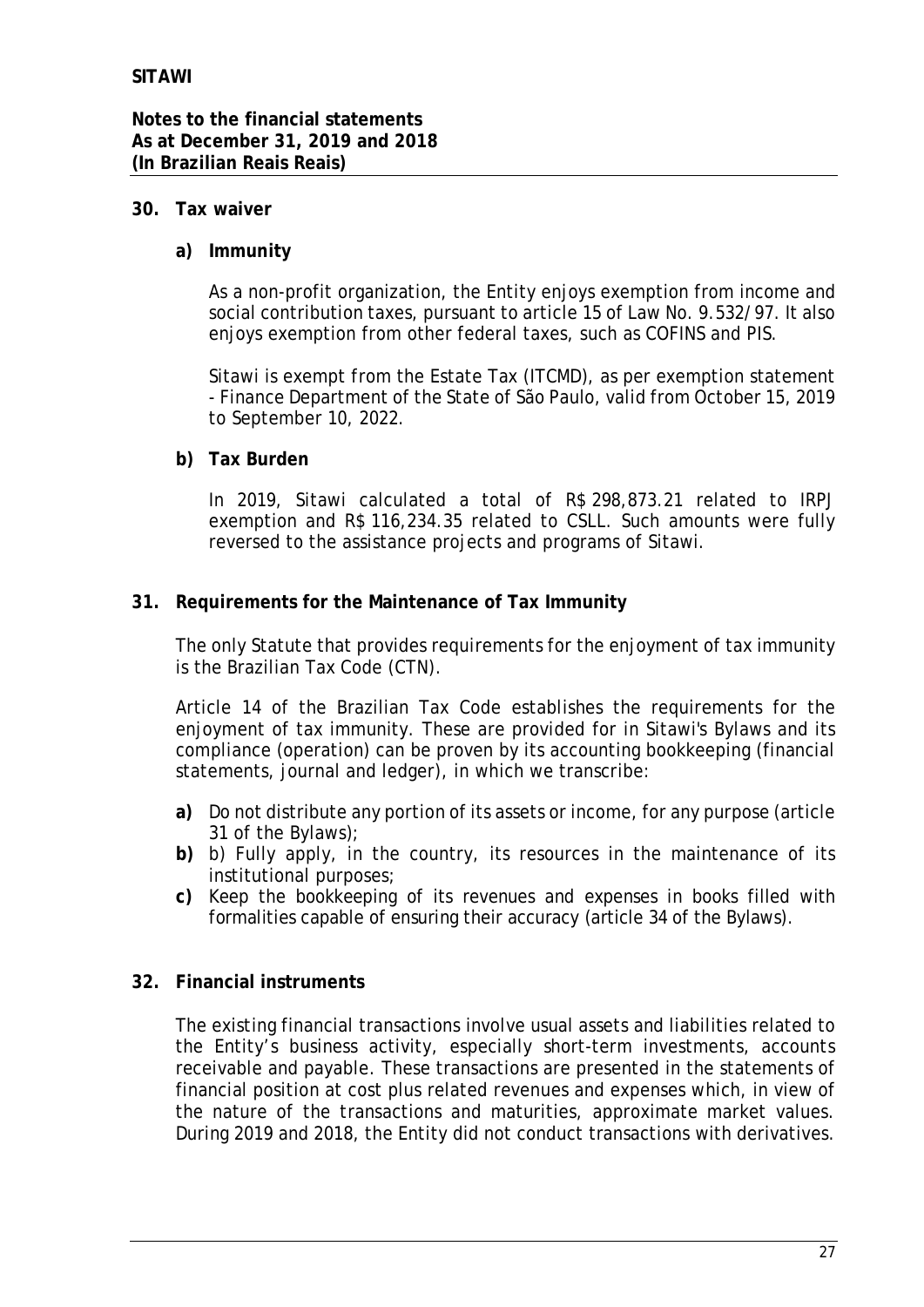> The Entity is exposed to the following risks resulting from the use of financial instruments:

- Credit risk:
- Liquidity risk;
- Market risk.

#### **33. Risk management structure**

The Entity evaluates the risks of its financial instruments and defines which limits are appropriate and acceptable considering their operations and goals.

#### **34. Credit risk**

Credit risk is the risk of financial deficit of the Entity, if a counterparty, in any of the agreements, fails to fulfill its contractual obligations, which mainly arise from its receivables. Historically, the Entity has not incurred significant losses resulting from clients not meeting their financial obligations with their financing agents.

#### **34.1. Liquidity risk**

It results from the possibility of the Entity finding difficulties to comply with the obligations associated to its financial liabilities settled through payments in cash or through other financial assets. The Entity's approach in the management of this risk is to guarantee enough liquidity to meet its obligations at maturity, under regular or unusual conditions, with no unacceptable losses or risking the Entity's recovery.

#### **34.2. Market risk**

Market risk is the risk that market price changes, such as financial investment interest rates, affect the Entity's gains due to its portfolio or the amount of its interest in financial instruments. The Entity manages the market risks through financial investments in low risk market funds and with low financial leverage, always with top-tier financial institutions.

### **35. Insurance (unaudited)**

Assets, interests and liabilities are covered in amounts deemed sufficient by Management to cover possible losses.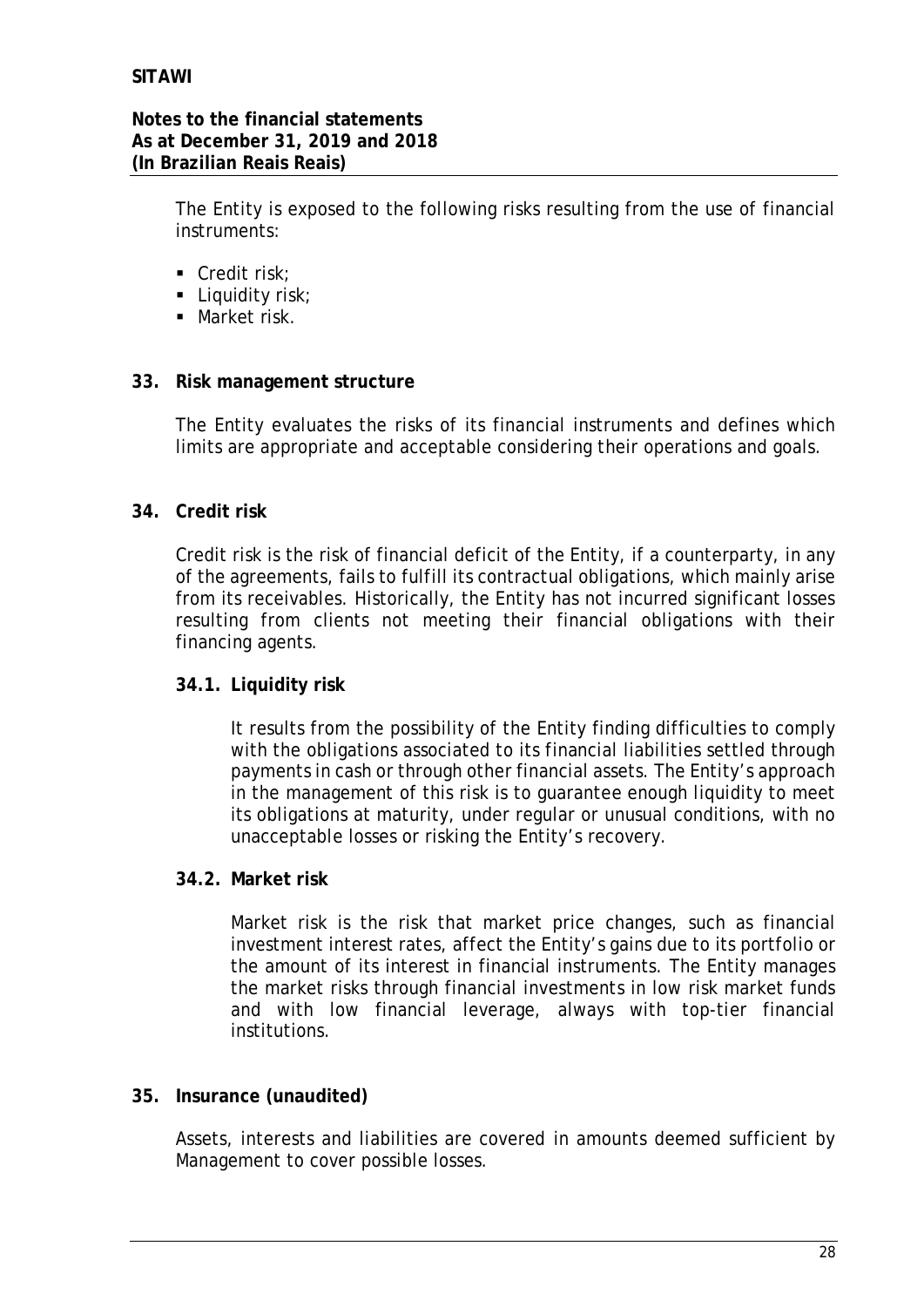The policies are in effect and premium payments were properly made. The Entity considers that it has a program to manage risks with the purpose of mitigating them, seeking coverage compatible with its size and operations.

Given the nature of the risk assumptions adopted, they are not part of the scope of an audit of financial statements and, therefore, were not audited by the independent auditors.

**36. Management compensation**

There is no direct or indirect compensation to the Board members of the Entity.

#### **37. Provision for contingencies**

In the ordinary course of conducting its business, the Entity is subject to labor, civil and tax actions. Management, relying on its legal counsel's opinion or that of other technical specialists, when applicable, evaluates the possible outcome of ongoing lawsuits, and the need for setting up provisions for contingencies arising from them.

As at December 31, 2019, based on the opinion of its legal counselors, there are no ongoing lawsuits; therefore, no provision for amounts of such nature was made.

#### **38. Financial ratios**

|                                       |            | 2019   | 2018   |
|---------------------------------------|------------|--------|--------|
| Immediate Liquidity                   |            |        |        |
| Cash and cash equivalents             | 13,444     | 0.0014 | 0.0000 |
| Current liabilities                   | 9,501,976  |        |        |
| Current liquidity                     |            |        |        |
| Current assets                        | 10,140,226 | 1.07   | 0.98   |
| Curren liabilities                    | 9,501,976  |        |        |
| Overall liquidity                     |            |        |        |
| Current + noncurrent assets           | 13,361,210 | 1.08   | 1.06   |
| Current + noncurrent liabilities      | 12,396,161 |        |        |
| Fixed assets to net assets ratio      |            |        |        |
| Fixed assets                          | 80,142     | 0.08   | 0.09   |
| Net assets                            | 965,049    |        |        |
| Fixed assets to working capital ratio |            |        |        |
| <b>Fixed assets</b>                   | 80,142     | 0.01   | 0.01   |
| Net assets + current liabilities      | 10,467,025 |        |        |